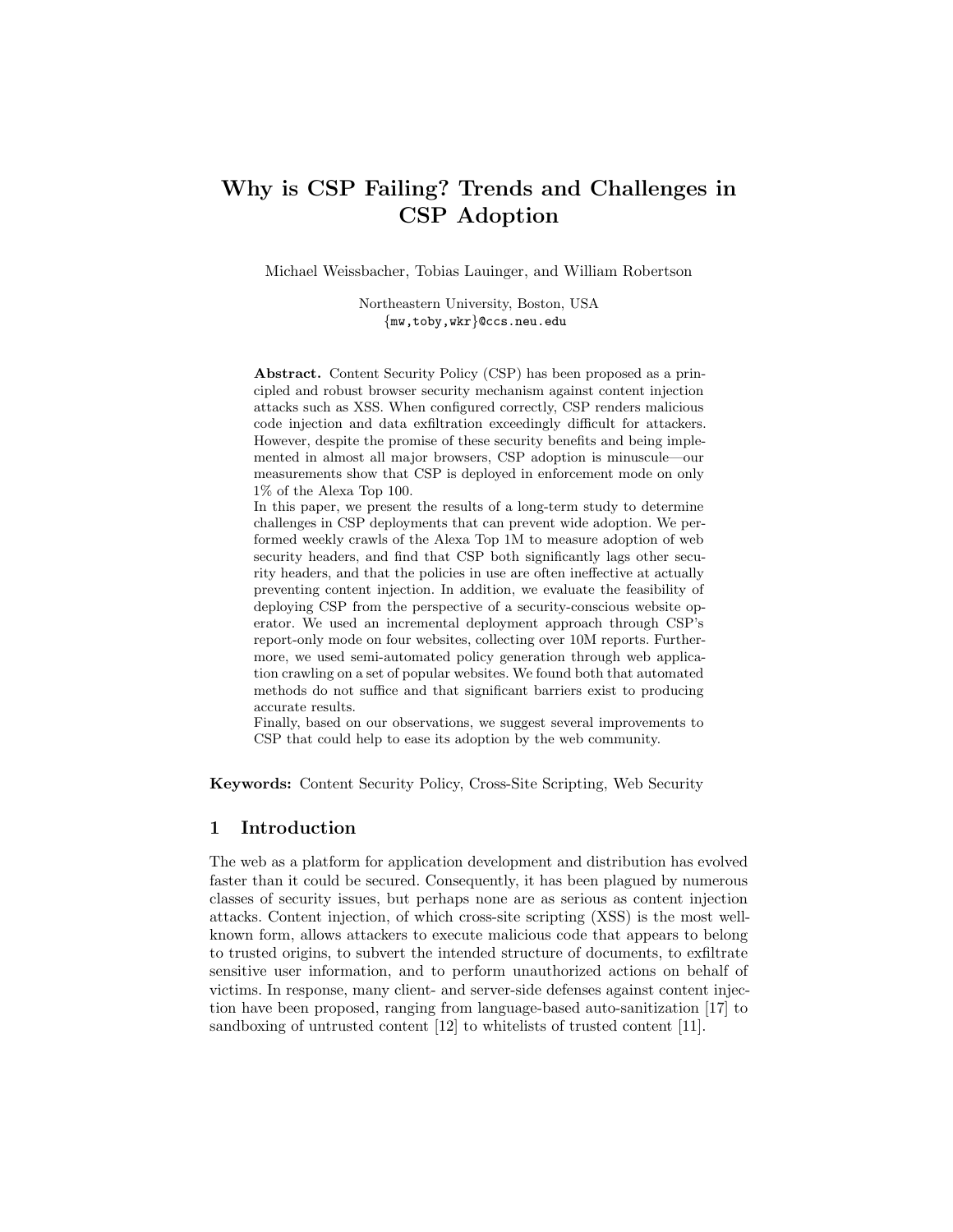Content Security Policy (CSP) is an especially promising browser-based security framework for refining the same-origin policy (SOP), the basis of traditional web security. CSP allows developers or administrators to explicitly define, using a declarative policy language, the origins from which different classes of content can be included into a document. Policies are sent by the server in a special security header, and a browser supporting the standard is then responsible for enforcing the policy on the client. CSP provides a principled and robust mechanism for preventing the inclusion of malicious content in security-sensitive web applications. However, despite its promise and implementation in almost all major browsers, CSP is not widely used in practice—in fact, according to our measurements, it is deployed in enforcement mode by only 1% of the Alexa Top 100.

In this paper, we present the results of a long-term study to determine why this is the case. In particular, we repeatedly crawled the Alexa Top 1M to measure adoption of web security headers, and find that CSP significantly lags behind other, more narrowly-focused headers in adoption. We also find that for the small fraction of sites that have adopted CSP, it is often deployed in a manner that does not leverage the full defensive power of CSP.

In addition to our Internet-scale study, we also quantify the feasibility of incrementally deploying CSP from the perspective of a security-conscious administrator using its report-only mode at four websites. Although this is an oftrecommended practice, we find significant barriers to this approach in practice due to interactions with browser extensions and the evolution of web application structure over time.

Finally, we evaluate the feasibility of automatically generating CSP rules for web applications, again from the perspective of an administrator. We find that for websites that are well-structured and do not change significantly over time, rules can indeed by generated in a black-box fashion. However, for more complex sites such as those that make use of third-party advertising libraries in their proper site context, policy generation is significantly more difficult.

To summarize, the contributions of this paper are the following:

- **–** We perform the first long-term analysis of CSP adoption in the wild, performing repeated crawls of the Alexa Top 1M over a 16 month period.
- **–** We investigate challenges in adopting CSP, and why it is not deployed to its full extent even when it has been adopted.
- **–** We evaluate the feasibility of both report-only incremental deployment and crawler-based rule generation, and show that each approach has fundamental problems.
- **–** We suggest several avenues for enhancing CSP to ease its adoption.
- **–** We release an open source CSP parsing and manipulation library. [1](#page-1-0)

<span id="page-1-0"></span><sup>&</sup>lt;sup>1</sup> https://github.com/tlauinger/csp-utils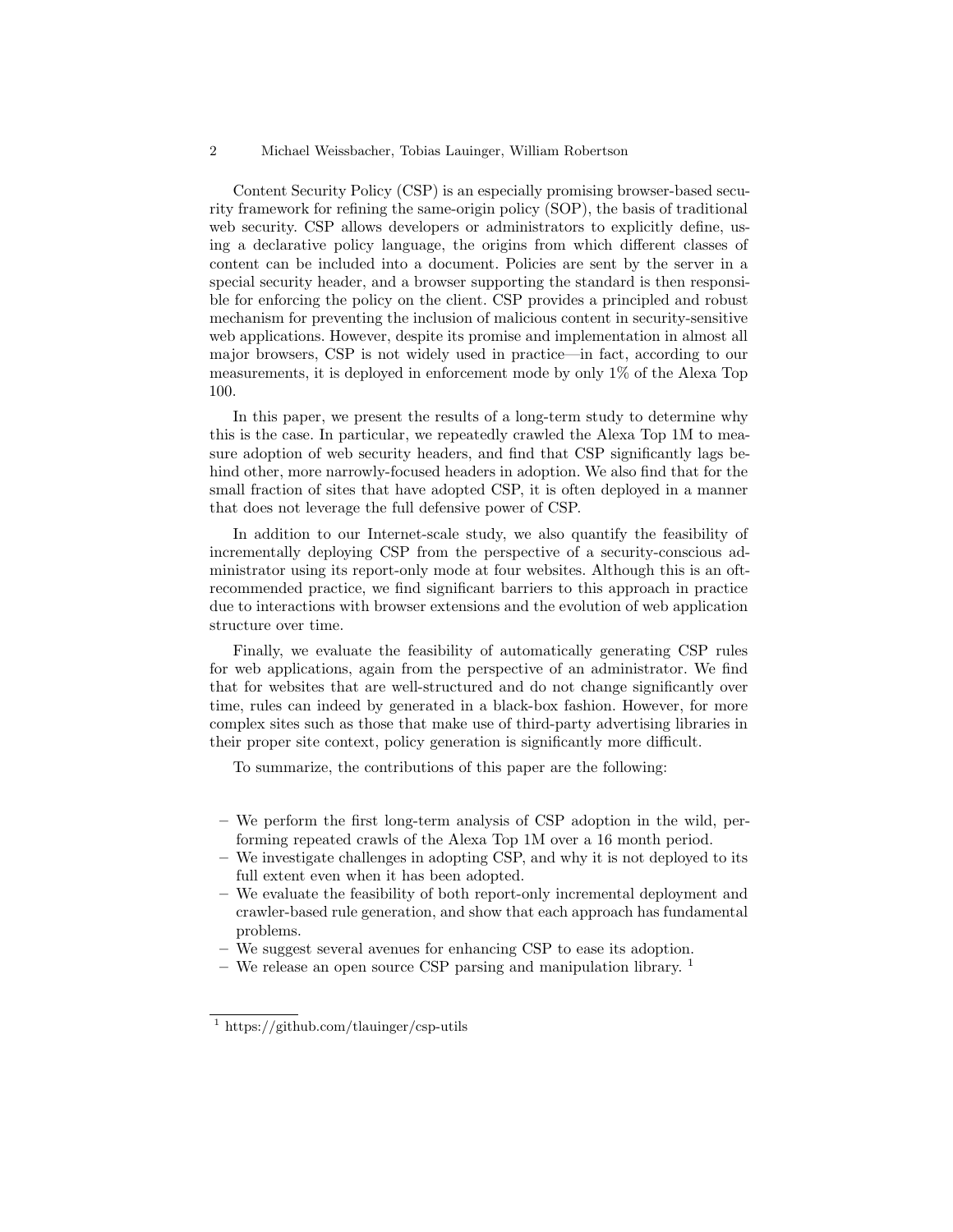| Directive      | <b>Content Sources</b>                           |
|----------------|--------------------------------------------------|
| $defallt-src$  | All types, if not otherwise explicitly specified |
| script-src     | JavaScript, XSLT                                 |
| object-src     | Plugins, such as Flash players                   |
| style-src      | Styles, such as CSS                              |
| img-src        | Images                                           |
| media-src      | Video and audio (HTML5)                          |
| frame-src      | Pages displayed inside frames                    |
| font-src       | Font files                                       |
| $connect\_src$ | Targets of XMLHttpRequest, WebSockets            |

<span id="page-2-0"></span>Table 1: The types of directives supported in the current W3C standard CSP 1.0.

# **2 Content Security Policy**

The goal of CSP is to mitigate content injection attacks against web applications directly within the browser [[6](#page-21-3), [19\]](#page-21-4). In the following, we describe CSP as it is currently implemented, and briefly discuss both future extensions and the classes of attacks it is intended to prevent.

## **2.1 Overview of CSP**

Content Security Policy is fundamentally a specification for defining policies to control where content can be loaded from, granting significant power to developers to refine the default SOP. Developers or administrators can configure web servers to include Content-Security-Policy headers as part of the HTTP responses issued to browsers. CSP-enabled browsers are then responsible for enforcing the policies associated with each resource.

A content security policy consists of a set of directives. Each directive corresponds to a specific type of resource, and specifies the set of origins from which resources of that type may be loaded. Table [1](#page-2-0) explains the directive types sup-ported in the current W3C standard CSP 1.0.<sup>[2](#page-2-1)</sup> The scheme and port in source expressions are optional.

CSP also supports wildcards (\*) for subdomains and the port, and has additional special keywords: 'self' represents the origin of the resource, while 'none' represents an empty resource list and prevents any resource of the respective type from being loaded. The script-src and style-src directives additionally support the 'unsafe-inline' keyword, which allows inline script or CSS to be included in the HTML document rather than being loaded from an external resource. Finally, 'unsafe-eval' allows JavaScript to use string evaluation methods such as eval() and setTimeout(). If not explicitly whitelisted,

<span id="page-2-1"></span><sup>2</sup> The directive script-src http://seclab.nu:80, for instance, allows a protected website to load scripts from the host seclab.nu via HTTP on port 80, but blocks all scripts from other sources.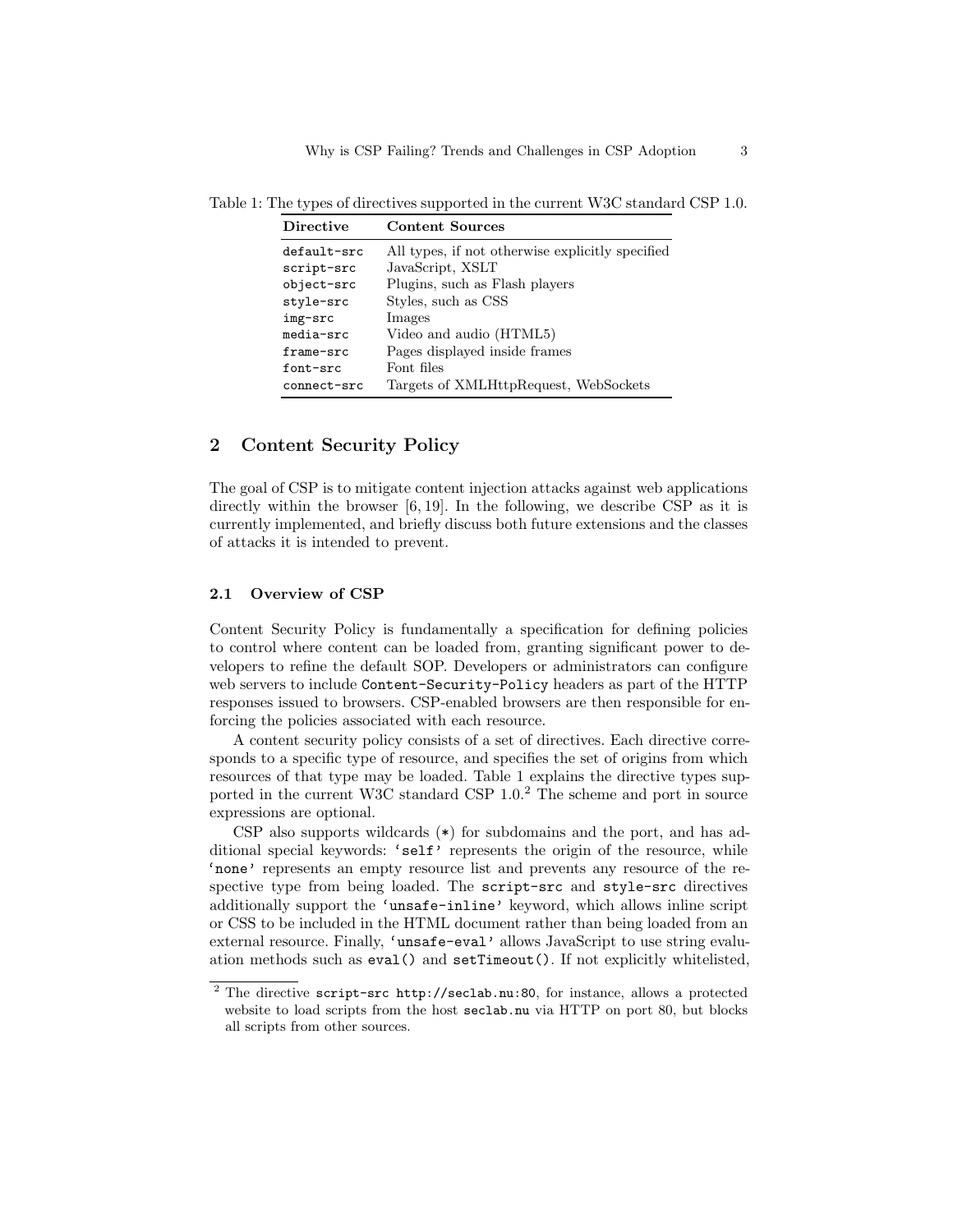CSP disables these special source types because their use is considered to be particularly unsafe. However, changing websites to remove all inline scripts can be a burden on developers, and increase page load latency by introducing additional external resources.

CSP can operate in one of two modes: *enforcement* or *report-only*. In enforcement mode, compatible browsers block resources that violate a policy. In report-only mode, however, browsers do not enforce policies, but rather report violations that would be blocked on the developer console. Additionally, a special CSP directive (report-uri) can be used to instruct browsers to send violation reports to the given URI. This feature can be used to learn policies before enabling enforcement, or to monitor for unforeseen changes or attacks against a website. In this paper, we make extensive use of the report-only mode and violation reports to explore various ways to (semi-)automatically generate policies for websites.

CSP has been widely adopted by the browser manufacturers. It is supported by the current versions of almost all major browsers, including some mobile browsers. It is, however, only partially supported by Internet Explorer.

### <span id="page-3-0"></span>**2.2 Deploying CSP**

To prevent XSS attacks, disallowing inline scripts and eval is the core requirement to benefit from CSP. Inline scripts should be disabled to prevent the browser from inadvertently executing scripts that have been injected into the site. Eval-constructs, often abused to parse JSON strings, can be used directly by an attacker to execute arbitrary code if she controls the data source. While the unsafe-inline and unsafe-eval options allow this behavior to be enabled, their presence marginalizes the benefit of CSP.

Therefore, for version 1.0 of CSP, inline scripts should be moved to files and eval replaced with a safe equivalent for the corresponding task, such as JSON.parse() to parse JSON. Furthermore, JavaScript should be hosted on a domain that only serves static files instead of user content. This separation makes it harder for attackers to execute code in the browser. Also, external scripts should be moved to a server controlled by the website owner, reducing trust in third-party servers. The number of whitelisted sources should be kept to a minimum to increase the difficulty of data exfiltration for attackers.

In the current draft version 1.1, additional features have been introduced to safely support inline scripts as well as functionally replace the X-Frame-Options header. As these features are subject to change, we do not address them in this work.

### **2.3 Attacks Outside the Scope of CSP**

CSP can prevent general content injection attacks, and in draft version 1.1 subsumes previous mechanisms such as the X-XSS-Protection header, which serves the narrow purpose of enabling browser XSS filters. However, it is not intended to address other web attacks such as cross-site request forgery (CSRF). More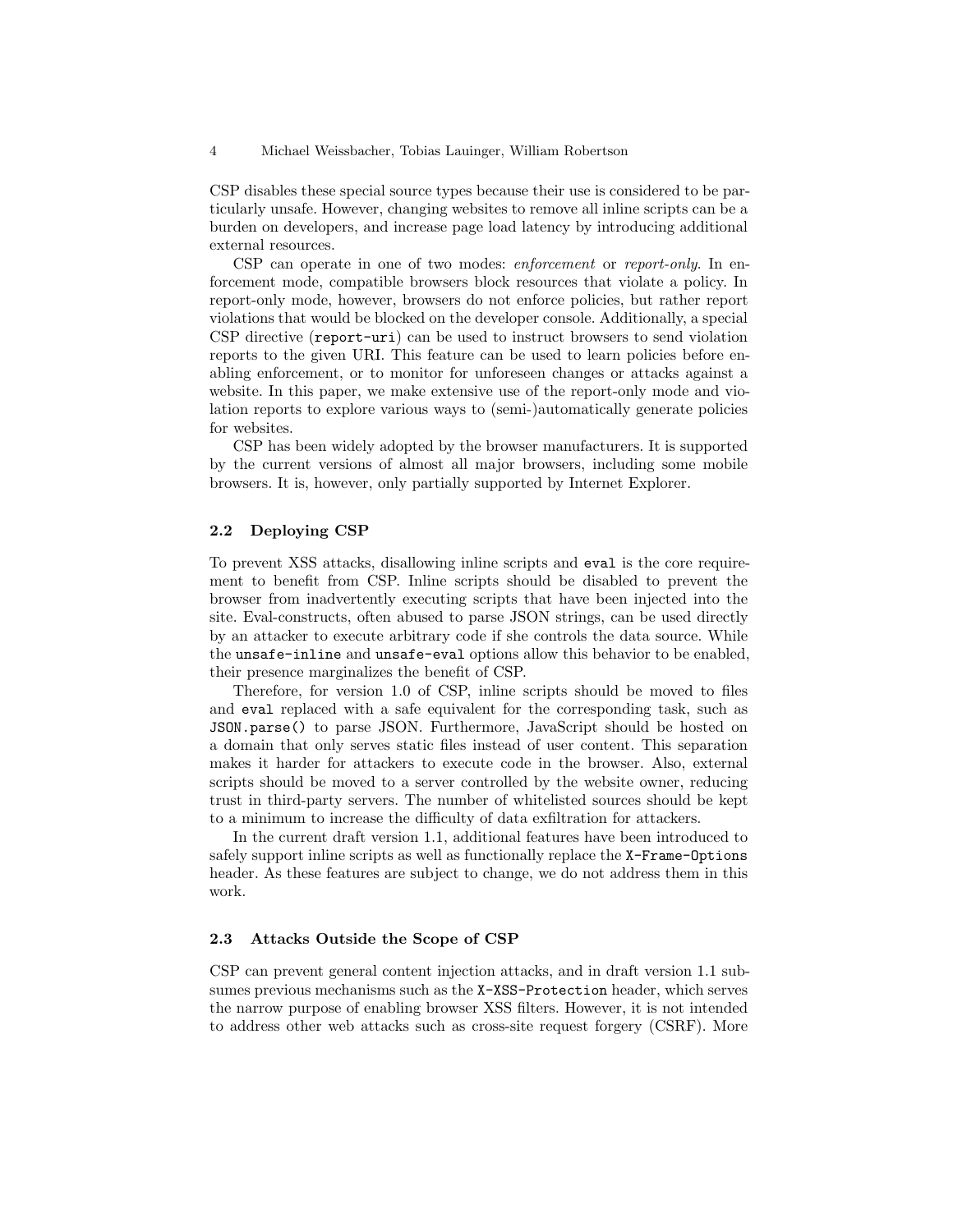fundamentally, CSP describes which content can be loaded by source, but the order of inclusion is out of scope. Hence, even with strict rules and perfect enforcement, out-of-order inclusion can lead to undesired side effects in JavaScript applications [\[8](#page-21-5)]. JSONP (JSON with padding) is a mechanism to bypass SOP restrictions by including a script tag from a remote server and specifying a function to be executed once a result becomes available. Hence, whitelisted JSONP sources can be used for calls to arbitrary functions—or, if input for the callback function is not filtered, arbitrary code execution.

# **3 HTTP Security Headers**

In this section, we describe our data collection of HTTP response headers. We collected this data in an effort to understand the landscape of security headers in the wild, particularly in regards to CSP.

# **3.1 Methodology**

To acquire a long-term overview of CSP adoption, we performed weekly crawls of the web starting in December 2012. We crawled the front page of each site in the Alexa Top 1M most frequently visited websites. For every site x, we connected to <http://x>, <https://x>, [http://www](http://www.x)*.*x and [https://www](https://www.x)*.*x. We counted a site as using a particular header if any of the four responses served that header. However, our crawler only visited the front page of each Alexa entry. Therefore, sites that employ CSP only on subdomains or areas other than the front page were not detected in the crawl.[3](#page-4-0) Furthermore, if the CSP rules are generated based on user agent discrimination, the collected data does not hold for all types of browsers visiting the site. We used a Firefox user agent string, updating version information over time.

# **Description of HTTP Security Headers**

To discuss CSP in context, we provide a brief overview of the other security relevant HTTP response headers. Details about them can be found at IETF, W3C, or in the browser specifications.

**Platform for Privacy Preferences (P3P) [[2](#page-21-6)].** Websites can use this header to describe their privacy policy. However, it is not supported by major browsers and has not been actively developed for several years. The header is still in use as Internet Explorer blocks third-party cookies by default if no policy is present. P3P is legally binding and has been used in litigation in the past.

**DNS Prefetch Control [\[1](#page-20-0)].** DNS prefetching is a technique for browsers to reduce latency by resolving referenced hostnames before a user follows a link. This header allows websites to override the default behavior of the browser.

<span id="page-4-0"></span><sup>3</sup> One example is Twitter, which uses CSP for parts of their site, but not the front page.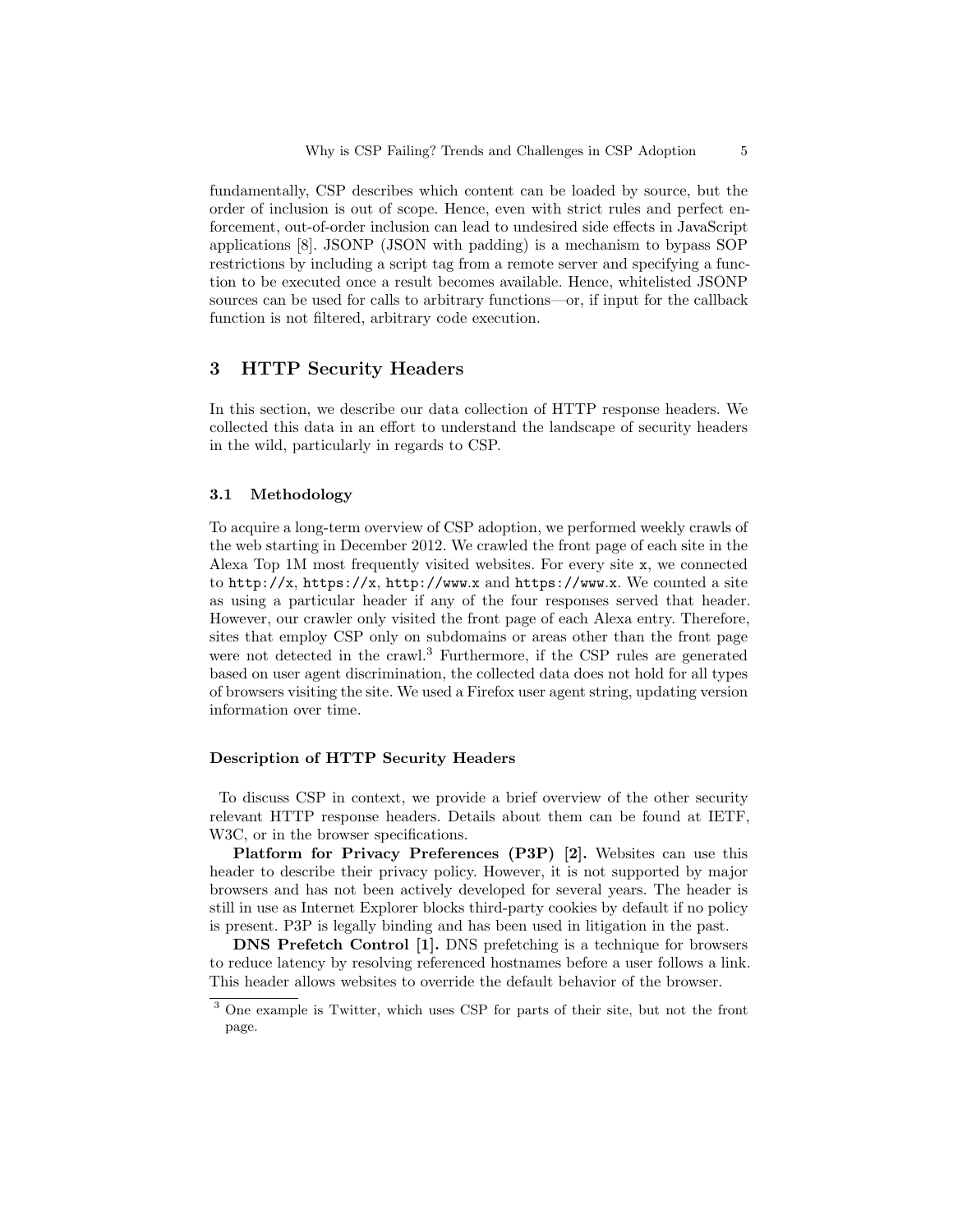**XSS Protection [[3](#page-21-7)].** This header can be used to enable or disable client-side heuristic XSS filtering. The reflected-xss directive of CSP 1.1 is functionally equivalent.

**Content Type Options [[4](#page-21-8)].** As the Content-Type header is often not set correctly, MIME type sniffing can be used to detect the actual response content type. The nosniff directive is the only option available for this header and disables MIME type sniffing, preventing possible type confusion.

**Frame Options [\[9](#page-21-9)].** This header allows a website to restrict iframing to prevent UI redressing attacks. CSP draft 1.1 includes these features under the frame-ancestors directive, and may replace this header.

**HTTP Strict Transport Security (HSTS) [[5](#page-21-10)].** By using HSTS, websites can specify that in the future, the browser should only connect to them via a secure connection, thereby preventing SSL stripping.

**Cross-Origin Resource Sharing (CORS) [[7\]](#page-21-11).** SOP has proven to be an obstacle for modern web applications, and has been worked around by various methods such as JSONP. CORS allows websites to operate outside the limitations of SOP by extending it, while not completely side-stepping it.

### **3.2 Adoption of HTTP Security Headers**

To measure the popularity of CSP in contrast to other security headers, we looked at the HTTP response headers in our weekly crawls, as well as a static snapshot from the end of March 2014. For the static snapshot, we used the entire Alexa Top 1M, breaking down websites by popularity. We used a snapshot of the Top 10K to track the evolution of response headers back to December 2012.

To compare the adoption of security-related headers between different levels of site popularity, we split Table [2](#page-6-0) into brackets. From the data, it is apparent that websites that are less popular use CSP less frequently. For instance, among the 100 most popular sites, only two used CSP (2%), while CSP was enabled for only 775 among the 900,000 least popular sites (0.00086%).

Hence, websites that are less popular use CSP less frequently. In contrast, for CORS, header usage was more evenly spread out, with all brackets between 0.7% and 2.6%.

During our crawls, we noticed that Google enabled CSP headers only occasionally. We performed an additional test of [google](google.com)*.*com with 1,000 requests, finding that 0.8% of the responses included CSP headers. While Google had 18 sites in the top 100, none of them issued CSP headers in the crawl of Table [2](#page-6-0).

In Figure [1](#page-6-1), we track the evolution of security-related headers of the Alexa Top 10K from March 2014 backwards in time to December 2012. P3P was particularly popular; however, the P3P policies served were often invalid, providing only an explanation for why the website did not support it. We observe that CSP is only slowly gaining traction over time. The main contributing factor for the fluctuation of CSP headers in the data is due to Google.

For the hosts in the Top 10K of this crawl, we identified all servers that had sent CSP rules at any point in time during our study. We found 140 sites that did so; 110 of those belonged to Google (79%).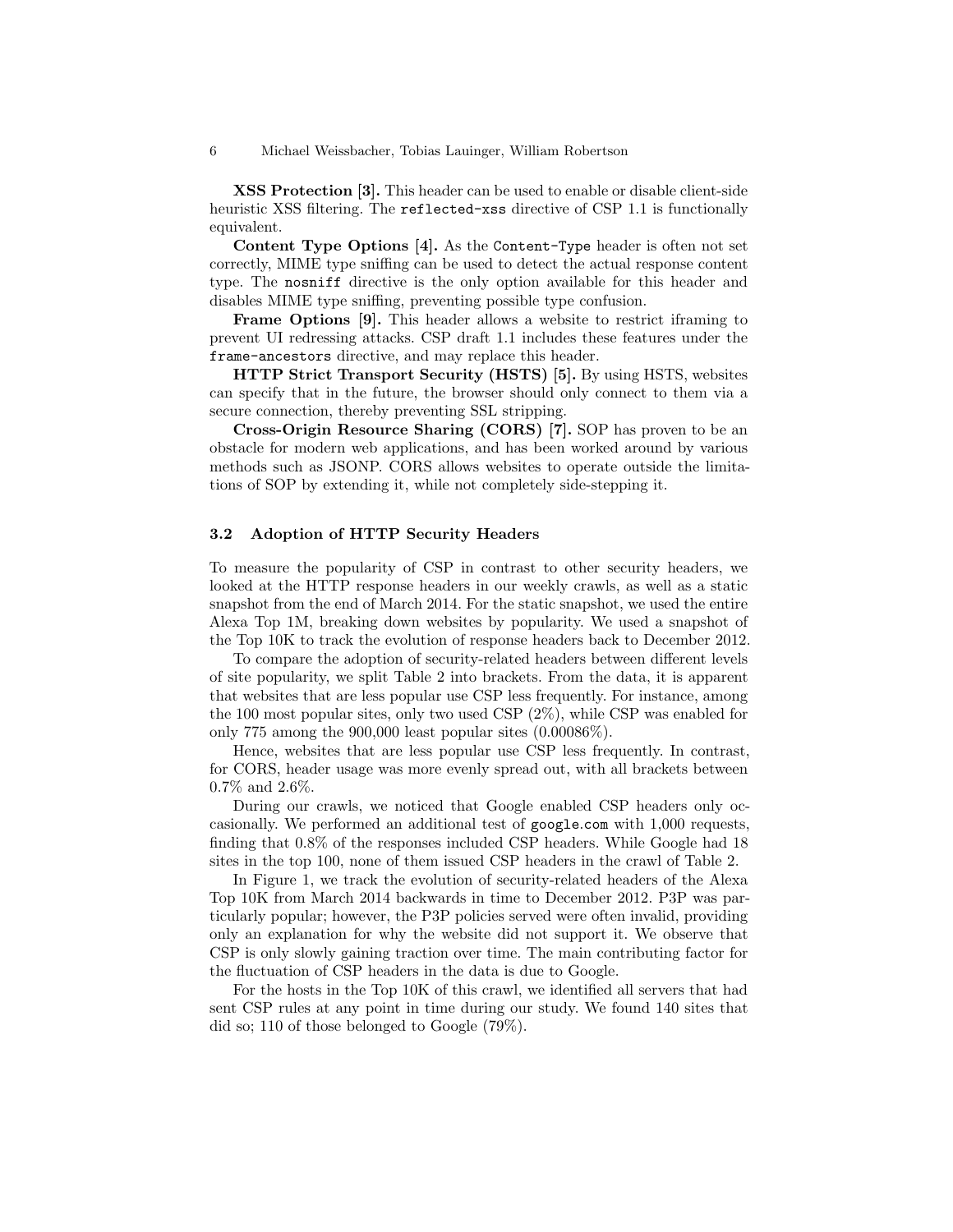<span id="page-6-0"></span>Table 2: Number of websites with security-related HTTP response headers, grouped by intervals of site popularity, for the Alexa Top 1M ranking.

| <b>Header</b> / Alexa Rank $[1 - 10^2] (10^2 - 10^3] (10^3 - 10^4] (10^4 - 10^5] (10^5 - 10^6]$ |    |                             |       |        |         |
|-------------------------------------------------------------------------------------------------|----|-----------------------------|-------|--------|---------|
| P3P                                                                                             | 47 | 176                         | 849   | 6,315  | 79,600  |
| <b>DNS</b> Prefetch Control                                                                     | 1  | $\theta$                    | 3     | 40     | 461     |
| <b>XSS</b> Protection                                                                           | 26 | 77                          | 269   | 2,336  | 43,045  |
| Content Type Options                                                                            | 10 | 27                          | 172   | 1,995  | 42,150  |
| <b>Frame Options</b>                                                                            | 43 | 165                         | 581   | 2,747  | 21,746  |
| <b>HSTS</b>                                                                                     | 5  | 16                          | 83    | 476    | 2,475   |
| <b>CORS</b>                                                                                     |    | 26                          | 217   | 1,228  | 7,149   |
| CSP                                                                                             | 2  | $\mathcal{D}_{\mathcal{L}}$ | 15    | 57     | 775     |
| Any security header                                                                             | 66 | 304                         | 1,623 | 11,491 | 132,347 |

<span id="page-6-1"></span>

Fig. 1: Popularity of security headers in the Alexa Top 10K.

# **3.3 Detailed Analysis of CSP Headers**

In this part, we describe in detail how websites use CSP, whether they use CSP's reporting feature to learn policies, whether they actively enforce policies, and how effective those policies are in mitigating attacks.

**Enforcement vs. Report-Only.** During our crawl at the end of March, we found 815 sites in enforcement mode, 35 sites in report-only mode, and no sites that sent both types of headers. Out of the websites in enforcement mode, only 23 collected violation reports.

In the Top 10K, we observed only one site in report-only mode that later switched to enforcement. The Norwegian financial services site [dnb](dnb.no)*.*no started collecting reports in June 2013, and enabled enforcement in February 2014. Their enforced default-src directive consists of 74 sources, including the schemes chrome-extension, chromeinvoke, and chromeinvokeimmediate. Furthermore, unsafe-inline and unsafe-eval are both enabled. Therefore, this policy appears to provide little benefit over not using CSP at all.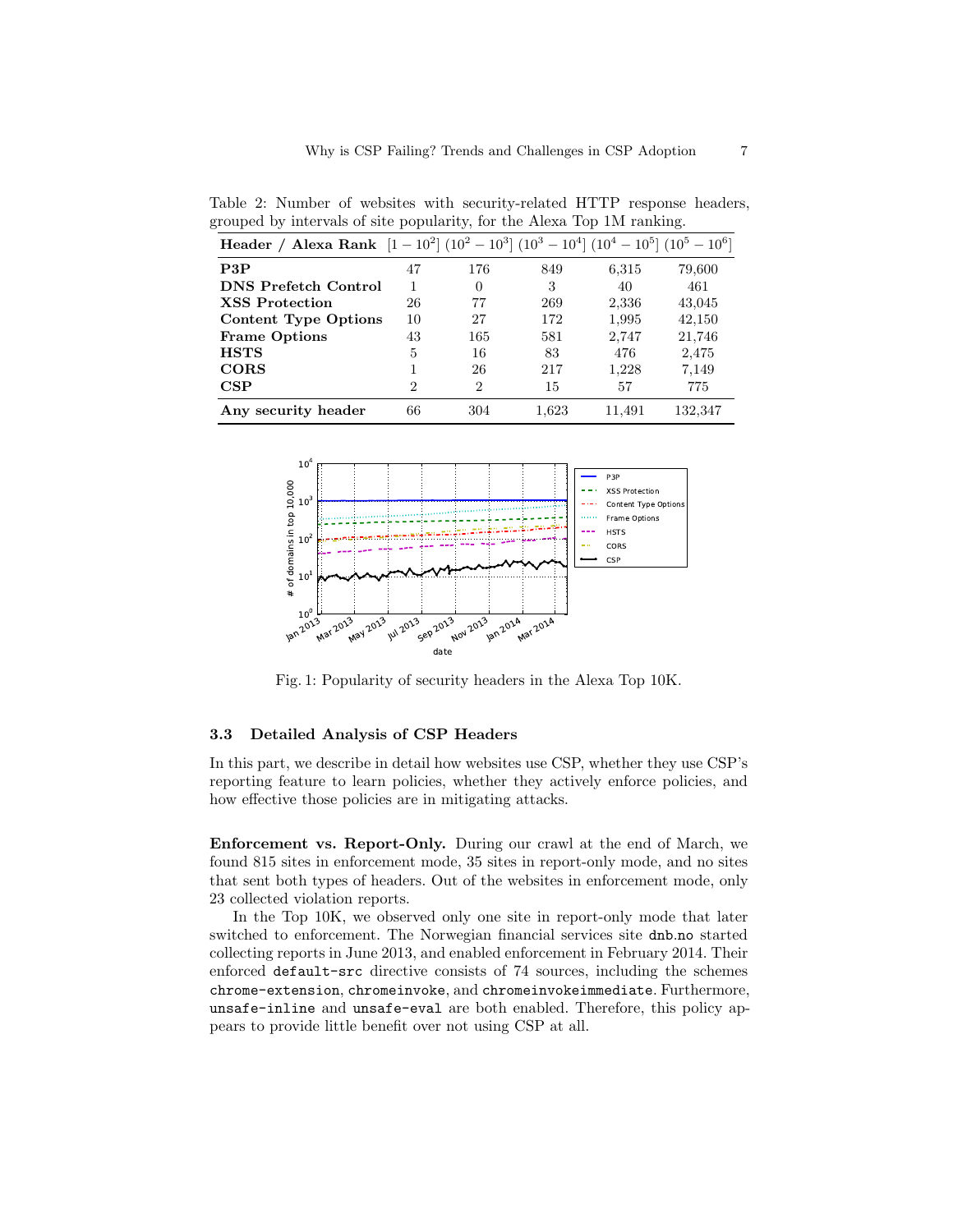We noticed that several websites use CSP to test for mixed content. Mixed content is the inclusion of unencrypted content into HTTPS sessions, which reduces the benefit of encryption. Google's sampling uses the following report-only policy: default-src https: data:; options eval-script inline-script; report-uri /gen 204?atyp=csp. Etsy also samples for mixed content; we found CSP headers in nine out of 2,000 (0.45%) responses. Similarly, [hootsuite](hootsuite.com)*.*com tested for mixed content from April 2013 to March 2014 for all responses, but we observed no CSP headers after that.

**Types of Sites Using CSP.** To further understand the types of websites that use CSP, we looked for similarities in website titles. The largest portion of sites supporting CSP, 417, is due to phpMyAdmin, a PHP-based web application used to manage MySQL databases. phpMyAdmin ships with CSP enabled by default, which allows inline scripts, eval, and restricts sources to 'self'. While this policy does not prevent XSS, data exfiltration is more difficult. These rules can be deployed as the software is fairly static. However, when conducting a search for phpMyAdmin and CSP, we found users having trouble including images when modifying their installations. The general solution offered was to disable CSP in the configuration rather than updating the default policy.

Ironically, on the vendors' demo site [http://demo](http://demo.phpmyadmin.net/master/)*.*phpmyadmin*.*net/master/, the operators tried to include Google analytics. While the Google analytics domain is whitelisted using default-src, it is not in the script-src source list. As specific directives override the default-src directive, the script is unintentionally blocked.

We also found 170 OwnCloud instances, which uses CSP by default from version 5.

**Prevalence of Unsafe Policies.** We identified several patterns in CSP policies that violate deployment best practices as described in Section [2.2](#page-3-0). In Table [3](#page-8-0), we summarize the observed rules in enforcement over the Alexa Top 1M from March 24th. We split at the 10K rank to discriminate between more popular websites and lower ranking ones. '\*' represents either the literal asterisk, or the entire HTTP(S) scheme is whitelisted in one or more of the source lists.

On the majority of sites, eval and inline is enabled: eight out of 13 and 11 out of 13 in the Top 10K bracket, 700 out of 802 and 728 out of 802 in the remaining 990,000 sites. This configuration strongly reduces the benefits of CSP for XSS mitigation. Configuring asterisk or a whole scheme as a source in a directive enables data leakage to any host. Six out of 13 and 230 out of 802 websites respectively served such directives. 10 out of 13 sites in the Top 10K bracket had no report-uri to collect violation reports. This is surprising as CSP could be used as a warning system.

While CSP in theory can effectively mitigate XSS and data exfiltration, in practice CSP is not deployed in a way that provides these benefits.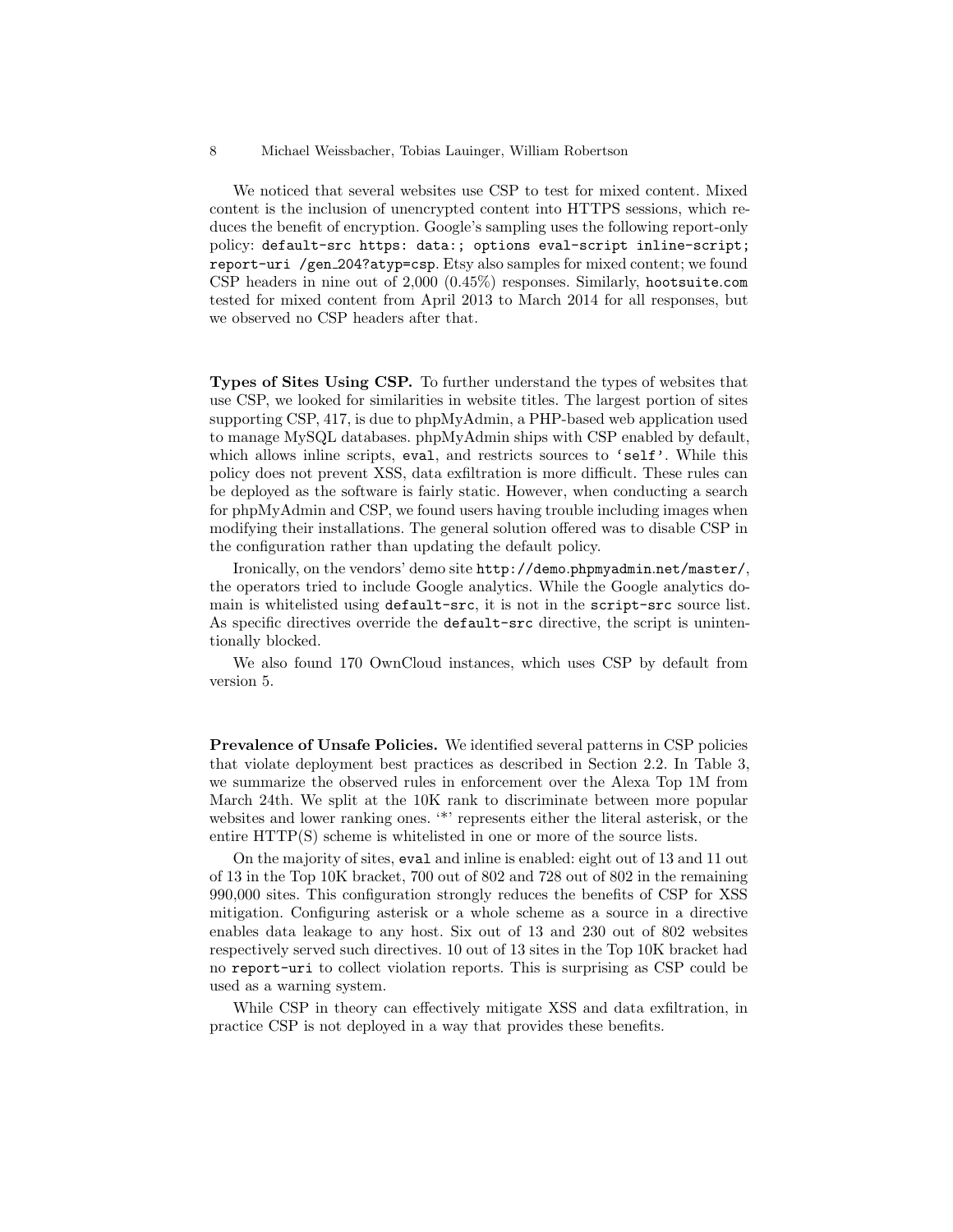<span id="page-8-0"></span>

| Feature / Alexa Rank   |    | $[1 - 10^4]$ $(10^4 - 10^6]$ |
|------------------------|----|------------------------------|
| unsafe-eval            | 8  | 700                          |
| unsafe-inline          | 11 | 728                          |
| script-src 'self'      | 12 | 789                          |
| no report-uri          | 10 | 782                          |
| $#script-src > 10$     | 2  | 33                           |
| * as source            | 6  | 230                          |
| Median #directives     | 6  | 4                            |
| Median #script sources | 4  | 1                            |
| $#$ CSP Policies       | 13 | 802                          |

Table 3: Overview of enforced policies.

# **3.4 Conclusions**

While some sites use CSP as an additional layer of protection against content injection, CSP is not yet widely adopted. Furthermore, the rules observed in the wild do not leverage the full benefits of CSP. The majority of CSP-enabled websites were installations of phpMyAdmin, which ships with a weak default policy. Other recent security headers have gained far more traction than CSP, presumably due to their relative ease of deployment. That only one site in the Alexa Top 10K switched from report-only mode to enforcement during our measurement suggests that CSP rules cannot be easily derived from collected reports. It could potentially help adoption if policies could be generated in an automated, or semi-automated, fashion.

# <span id="page-8-1"></span>**4 CSP Violation Reports**

Web browsers compatible with CSP can be configured to report back to the website whenever an activity, whether carried out or blocked, violates the site's policy. This is meant as a debugging mechanism for web operators, both to develop policies from scratch, and to be informed when an existing policy needs to be updated. Starting with a "deny all" policy in report-only mode, operators can collect information about all resources that need to be whitelisted in order for the site to function, compile a corresponding policy, and eventually switch to enforcement mode. We applied this approach to four websites and analyzed the reports that we received, gaining unexpected insights into the web ecosystem.

### **4.1 Background**

CSP includes an optional report-uri directive that allows website operators to specify a sink for violation reports. It is supported in both report-only and enforcement mode of CSP. As an illustration, consider the following policy: img-src 'none'; report-uri /sink.cgi. When a user visits the URL [http:](http://seclab.nu/test.html) [//seclab](http://seclab.nu/test.html)*.*nu/test*.*html and that page includes the image resource [http://se](http://seclab.nu/pic.gif)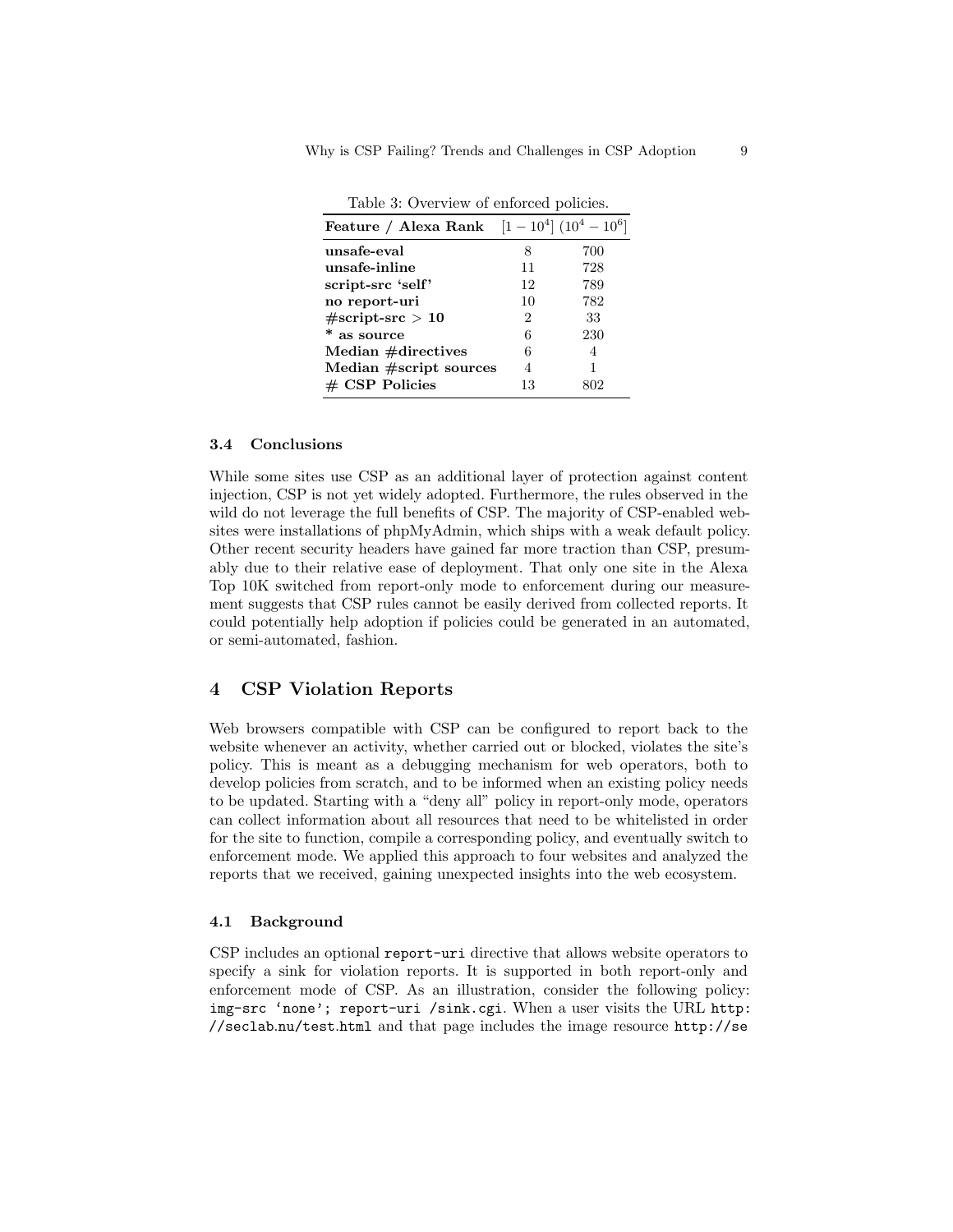clab*.*[nu/pic](http://seclab.nu/pic.gif)*.*gif, the browser would send a report similar to the following one: *{*"blocked-uri": ["http://seclab](http://seclab.nu/pic.gif)*.*nu/pic*.*gif", "violated-directive": "img-src 'none'", "document-uri": ["http://seclab](http://seclab.nu/test.html)*.*nu/test*.*html", ...*}*. From this report, the developer can infer that the policy entry img-src [http:](http://seclab.nu) [//seclab](http://seclab.nu)*.*nu should be added to the policy.

# <span id="page-9-0"></span>**4.2 Methodology**

We deployed CSP on four of our own websites: two personal pages, an institutional page, and a popular analysis service. The policies we used specified empty resource lists for all supported directive types—that is, any browser activity covered by CSP was explicitly forbidden and should generate a report. We deployed the policies in report-only mode to not interfere with the normal operation of the site. Besides the additional CSP headers, the sites were not modified in any way.

During our analysis, we observed that the formats of reports sent by different browser versions varied slightly. Older Firefox versions, for instance, explicitly stated when a violation was due to the special cases 'unsafe-inline' or 'unsafe-eval' for script and style directives, as opposed to violations based on a resource URI. All recent versions of browsers, however, reported only an empty blocked-uri instead. Unfortunately, this format did not allow us to distinguish between 'unsafe-inline' and 'unsafe-eval' script violations.

In order to work around this issue, we leveraged the fact that recent browser versions supported multiple CSP headers in parallel. That is, in addition to the *regular* policy discussed above that captured any CSP event, we added two more policies that caused reports only for *eval* and *inline* violations, respectively:

```
default-src *; script-src * 'unsafe-inline';
style-src * 'unsafe-inline'; report-uri /sink.cgi?type=eval
  default-src *; script-src * 'unsafe-eval';
style-src *; report-uri /sink.cgi?type=inline
```
We deployed all three policies and distinguished the reports we received using the type parameter in the report URI. We removed duplicate eval and inline violations that were reported for the *regular* policy (30 % on site D). Furthermore we removed some violations reported for the *eval* and *inline* policies that were in fact no eval or inline violations  $(1.8\%$  on site D). Those were triggered by a bug in older Firefox versions that did not properly execute multiple policies in parallel. Since newer Firefox versions were not affected, the user agent distributions of the original and the filtered data set were very similar. Table [4](#page-10-0) shows the number of reports retained in the filtered data set, which is the basis for the following discussion.

From each report, we derive a policy entry that whitelists the respective violation. We extract the type, such as img-src, from the violated-directive. For *regular* violations, we append the scheme, host name and port from the blocked-uri, such as [http://seclab](http://seclab.nu)*.*nu. For *inline* or *eval* violations, we append 'unsafe-inline' or 'unsafe-eval'. We generate a single policy per site by combining all entries and set default-src 'none' to block everything else.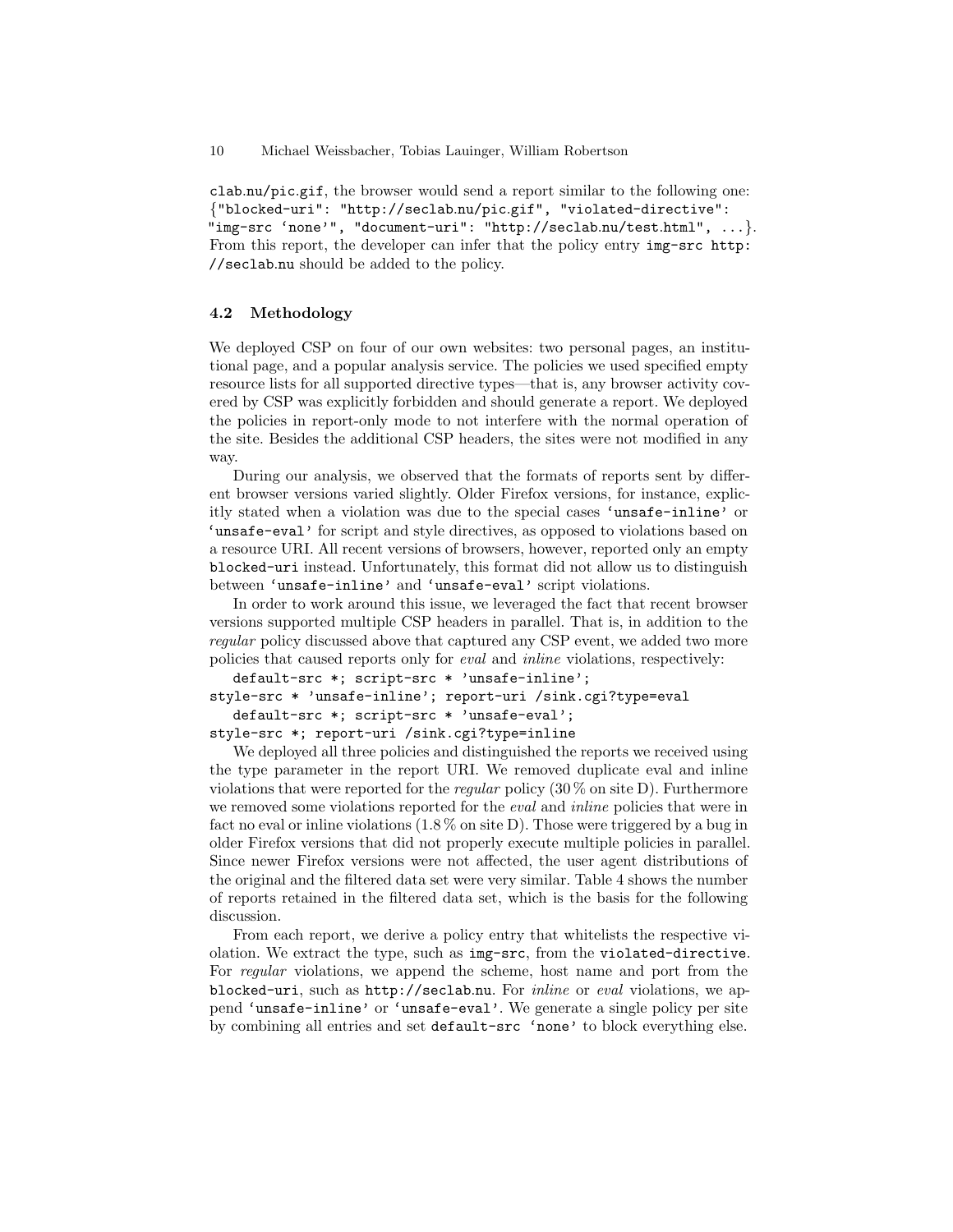| <b>Site</b>                              | A             | В             | С             | D               |
|------------------------------------------|---------------|---------------|---------------|-----------------|
| Type                                     | personal      | personal      | institutional | service         |
| $#$ Reports<br>Median Reports/Day        | 1.1K<br>9     | 21.8K<br>671  | 48.0K<br>2.1K | 7.1 M<br>348.5K |
| $# IP$ Addresses<br>Median Reports/Addr. | 78<br>7       | 1.6K<br>7     | 1.2K<br>28    | 14.4K<br>85     |
| % Reports/Browser                        |               |               |               |                 |
| Chrome (mobile, derivatives)             | 46.6 $(+5.4)$ | $59.3 (+8.3)$ | $54.3 (+3.7)$ | 61.0 $(+2.3)$   |
| Firefox (mobile, derivatives)            | $23.8 (+0.5)$ | $22.2 (+0.6)$ | $30.1 (+0.5)$ | $30.3 (+0.2)$   |
| Safari (mobile)                          | $5.7 (+2.3)$  | $2.3 (+3.5)$  | 4.1 $(+3.7)$  | $1.5 (+0.5)$    |
| Opera                                    | 0.5           | 0.3           | 0.6           | 1.9             |
| Googlebot                                | 15.1          | 3.1           | 2.0           | 2.1             |

<span id="page-10-0"></span>Table 4: Overview of the CSP violation report data sets received from our websites in early 2014, after removing inconsistent reports.

Our approach is to generate one single policy that is general enough to cover the entire protected site. Such a site-wide policy is easier to generate than individual policies, since any similarity between pages on the same site reduces the number of violation reports necessary to generate a policy. Furthermore, site-wide policies are easier to configure; a site-wide reverse proxy could insert a static policy into HTTP responses without the need to change application code.

#### <span id="page-10-1"></span>**4.3 Results**

Table [5](#page-11-0) summarizes the policies we generated for each of our sites. We verified manually each entry in the policies and found that many of the whitelisted resources were not actually intended to be included in the websites. The policy generated for site A, for instance, is default-src 'none'; frame-src https://sr v.mzcdn.com; img-src 'self' data: http://1.2.3.11; object-src http ://www.ajaxcdn.org; script-src 'unsafe-eval' 'unsafe-inline' http: //ajax.googleapis.com http://f.ssfiles.com http://i.bestoffersjs.i nfo http://srv.mzcdn.com http://www.superfish.com https://www.super fish.com; style-src 'unsafe-inline'. Yet, site A was entirely static and did not contain any script at all. The correct policy for site A would have been default-src 'none'; img-src 'self' data:; style-src 'unsafe-inline'. In other words, only 21% of the policy entries generated from the received reports were legitimate.

On site D, only 2 % of the policy entries were legitimate. Furthermore, many of the legitimate entries simply enumerated all the alternative domain names of the same site (e.g., with or without the www subdomain), or they were due to the same resource being loaded over HTTP or HTTPS. When disregarding these details to allow for a fairer comparison, as noted in brackets in the table, the percentage of legitimate policy entries drops to only 0.8 % on site D.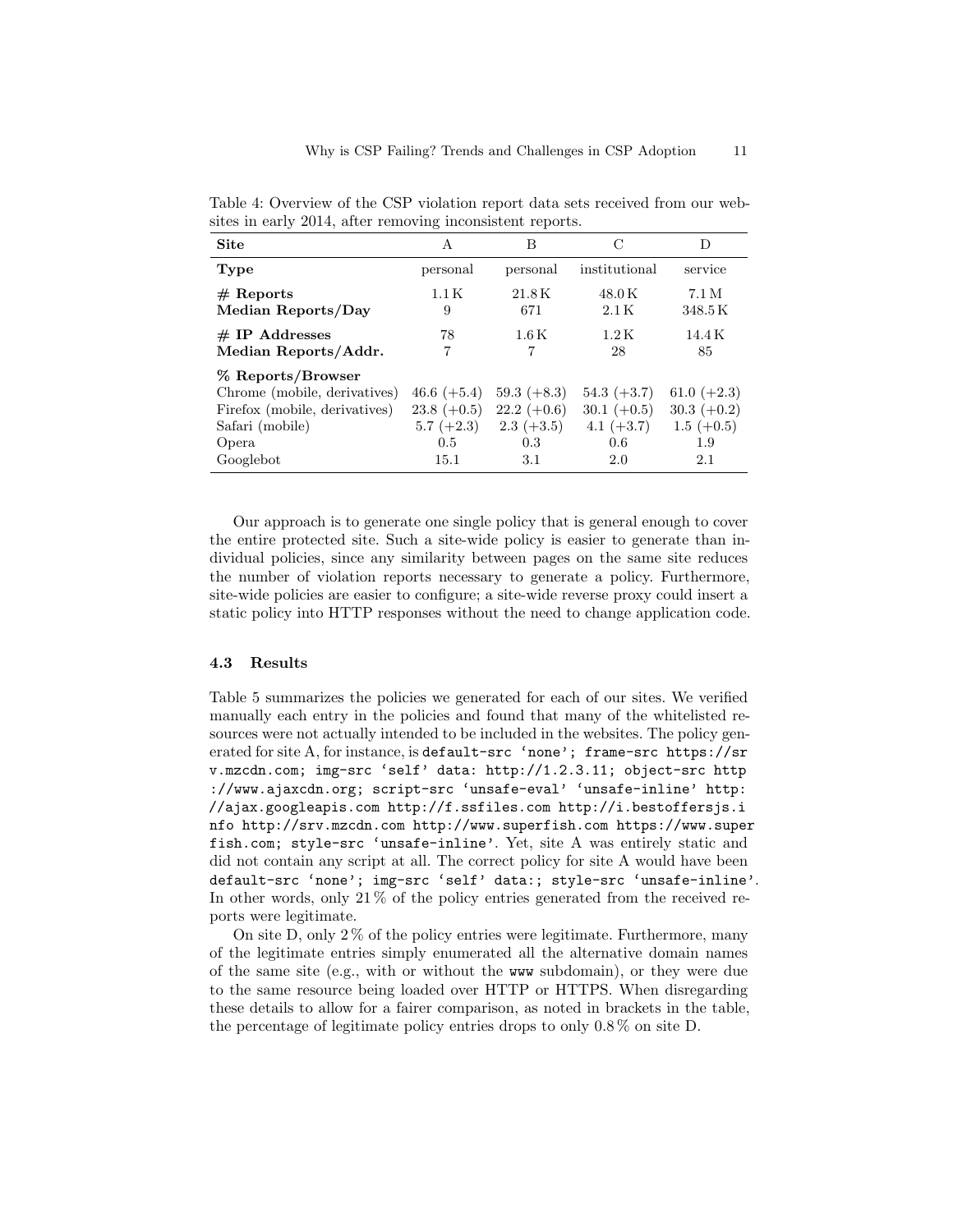<span id="page-11-0"></span>Table 5: Length of policies when whitelisting all violations from the report data set (a), and with an additional filter for URL schemes of browser extensions (b). Most of the policy entries correspond to injected resources; only few are intended to be included. (In brackets, the number of unique policy entries when disregarding the protocol HTTP(S) or alternative domains, such as the www subdomain.)

| <b>Site</b>                                                                    |          |            |                                             |                |
|--------------------------------------------------------------------------------|----------|------------|---------------------------------------------|----------------|
| $#$ Entries (a)<br>$\#$ Entries, extension filter (b)<br><b>Correct Subset</b> | 14<br>14 | 221<br>212 | 226<br>-215<br>$3(3)$ 14 (9) 38 (13) 22 (9) | 1.113<br>1,090 |

<span id="page-11-1"></span>Table 6: Most frequent Chrome extensions observed at site D.

| Name                   | $#$ Reports |
|------------------------|-------------|
| AdBlock                | 38 K        |
| AdBlock Plus           | 29 K        |
| Grooveshark Downloader | 9.5K        |
| ScriptSafe             | 8.8 K       |
| DoNotTrackMe           | 8.2K        |

**Reasons for invalid policy entries.** We identified a number of reasons why web browsers sent CSP violation reports for resources that did not exist in the original websites. Many of these reports appeared to be caused by browser extensions that modified the DOM of the page by injecting additional resources such as scripts or images. We observed extensions for blocking advertisements, extensions injecting advertisements, price comparison toolbars, an anti-virus scanner, a notetaking plugin, and even a BitTorrent browser extension. We could automatically identify some browser extensions based on violation reports because they attempted to load resource URIs that contained the chrome-extension or safari-extension schemes followed by the unique identifier of the extension. AdBlock and AdBlock Plus were the most frequent extensions for the Chrome browser (Table [6](#page-11-1)), while the most frequent Safari extension was Evernote. Yet, automatically removing these reports (and a few other unexpected schemes, such as about and view-source) accounted for fewer than  $5\%$  of all incorrect policy entries, as shown in the second row of Table [5.](#page-11-0) The remaining browser extensions exhibited no such uniquely distinguishing features, often injecting libraries that are used not only in browser extensions but also in many websites, such as Ajax tools, Google Analytics, and resources from large content distribution networks.

When browsers send violation reports for modifications due to browser extensions, the reverse conclusion is that websites enforcing CSP can cause browser extensions to stop functioning. Some browser extensions thus intercept CSP headers and modify them in order to whitelist their own resources or disable CSP. We observed reports caused by one such extension, which were sent because the modification resulted in a semantic error. We cannot quantify how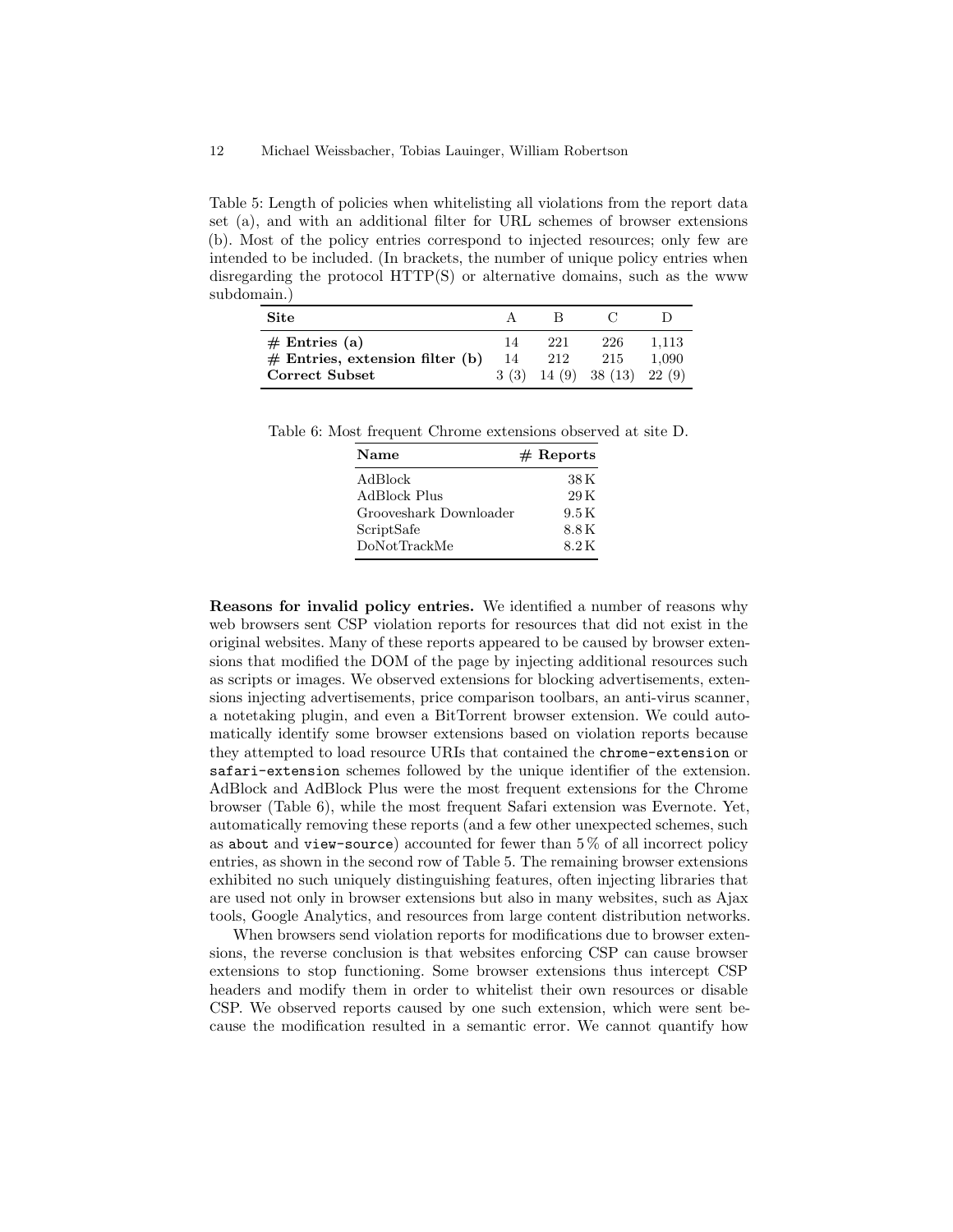<span id="page-12-0"></span>



Fig. 2: Fraction of new policy entries discovered over time on site B (measurement inactive during the dashed intervals). It can take some time until all legitimate resources have been accessed at least once; in the meantime, many injected resources are reported.

Fig. 3: Frequency of legitimate and invalid violations being reported on site D. Some injected resources occurred orders of magnitude more often than legitimate resources.

often such modifications were successful as they are not observable with our methodology.

In addition to browser extensions, "in-flight" modification of pages by ISPs or web applications such as anonymity proxies can also cause violation reports. The image loaded from 1.2.3.11 in the example above appeared to be injected by a mobile Internet provider. These examples illustrate that even when CSP violations due to browser extensions were filtered (or not reported by the browsers), other non-attack scenarios can still cause websites to receive spurious reports. Administrators who plan to generate a policy from reports submitted by their visitors' web browsers may need to manually verify a large number of policy entries in order to avoid accidentally whitelisting resources injected by browser extensions or ISPs (let alone attackers).

**Time delay until a policy can be generated.** On site B, it took around two weeks to receive at least one report for each valid policy entry. The last resource that was discovered was an embedded YouTube video. Another resource that was discovered relatively late was an image loaded over HTTPS instead of HTTP; all other valid policy entries could be generated within the first two days of the measurement. For the other sites, the durations were similar. In practice we expect these numbers to vary, thus website operators will need some prior knowledge about the resources used on their website so that they can decide when it is safe to switch from report-only to enforcement mode without causing any disruption. Operators could therefore be tempted to run the observation period for as long as possible in order to minimize the risk of not receiving reports for legitimate resources. However, as Figure [2](#page-12-0) shows, the rate of newly observed, invalid policy entries remained relatively constant over time, suggesting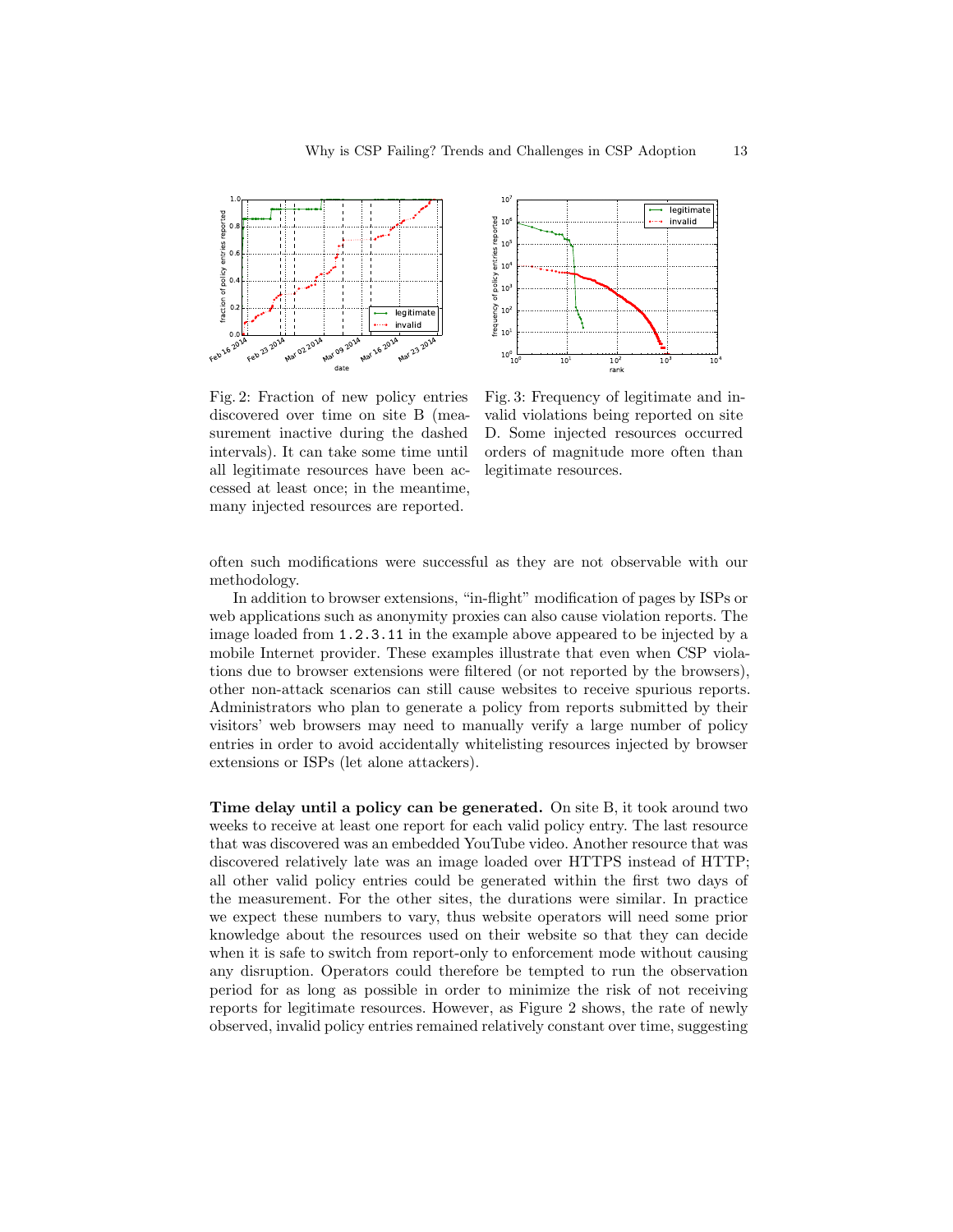that longer measurement periods can significantly increase the number of policy entries an operator needs to verify manually.

**Report frequency as a (poor) distinguishing feature.** Only about  $4\%$ of all reports received on site D during our measurement resulted in an invalid policy entry. Hence, one might attempt to use the frequency of a report as an indicator for its validity. However, this approach would be problematic for two reasons. First, an attacker can easily influence the frequency distribution observed by the website by submitting forged reports. Second, even in the absence of attacks, resources injected into websites can be so popular that they cause reports more often than some legitimate, but infrequently accessed, resources.

Figure [3](#page-12-0) visualizes this phenomenon. The most frequently injected resource (a script loaded from [superfish](superfish.com)*.*com for price comparison) was reported more than 22,000 times. In contrast, connect-src 'self', which is used by a progress meter on the site, was reported only 9,000 times, and reports corresponding to alternative domain names of site D were received even less frequently.

### **4.4 Conclusions**

Websites small and large observe CSP violation reports for injected resources. Even in the absence of ostensibly malicious activity, which we did not observe, the high number of injected resources complicates the process of generating a viable policy from the received reports. At the moment, this task is mostly a tedious and, from our own experience, error-prone manual process. As a semi-automated approach to filtering reports, it might be possible to generate signatures for the most common browser extensions, either manually or by leveraging the fact that an installed browser extension usually causes several violations to co-occur (based on time, IP address, and user agent signature). These signatures could be shared with the community and could be used to reduce the number of reports that need to be verified manually.

# **5 Semi-Automated Policy Generation**

An alternative approach to generating a policy from appropriately filtered and verified reports submitted by visitors is to make use of trustworthy reports only. In order to explore this approach further, we developed a proof-of-concept web crawler that generates violation reports in a controlled environment.

### **5.1 Methodology**

Our crawler is implemented as an extension for the Chromium browser based on Site Spider, Mark II. The crawler follows at most 500 internal links on the main domain of the crawled site in a non-randomized breadth-first search. After navigating to a page, the crawler pauses for 2.5 s to load all resources of a document such as images, scripts, and external pages displayed in frames. The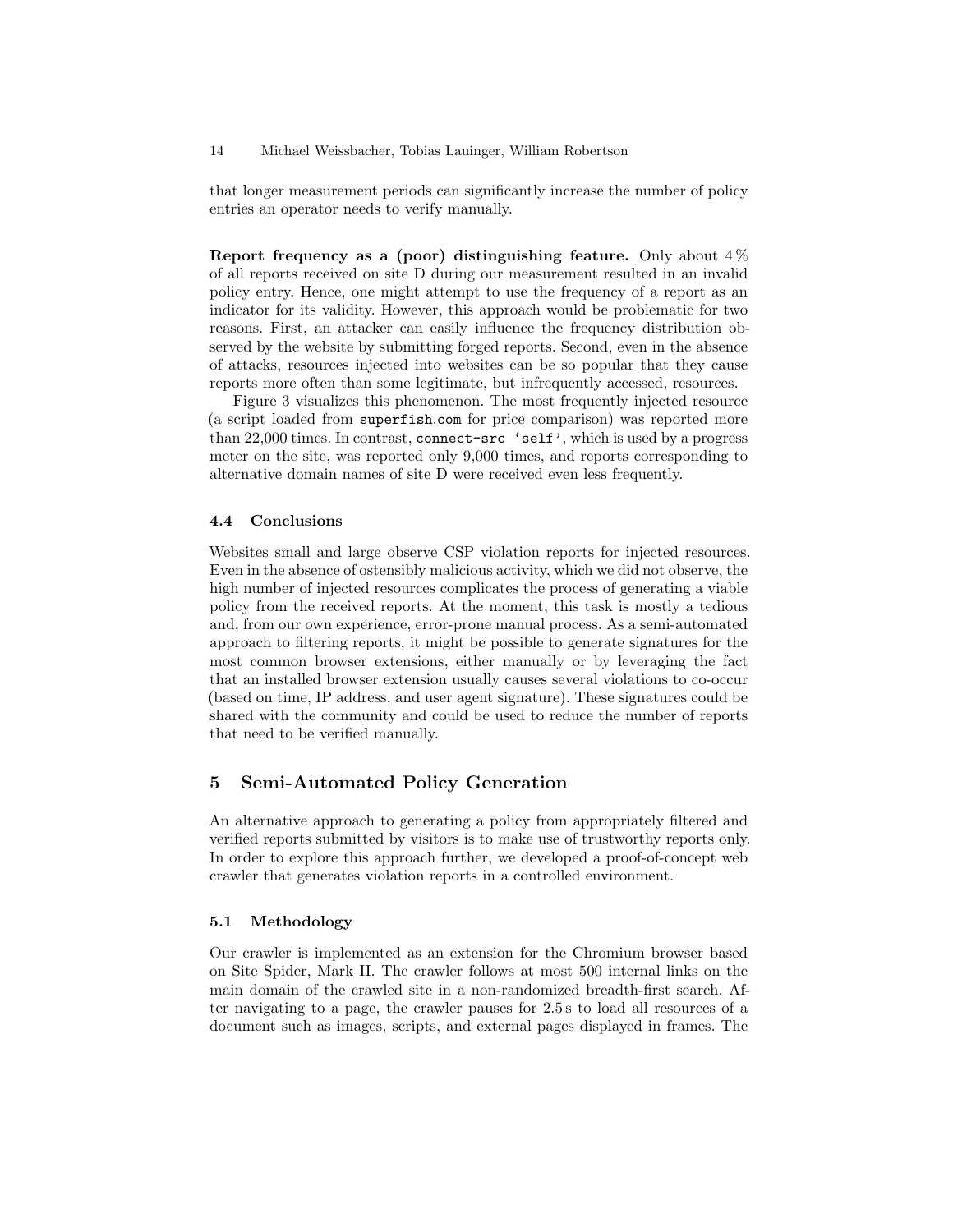browser accesses the web through an instance of the Squid web proxy with an ICAP module. The proxy inserts the CSP report-only headers described in Section [4.2](#page-9-0) and collects the resulting reports. The proxy also intercepts encrypted SSL traffic.

After crawling a site, we discarded all reports that did not match the site's main domain. These reports referred to external documents loaded in a frame and were not necessary to generate a policy for the main document. (In CSP, a document's policy does not transitively apply to nested documents loaded inside a frame.) From the remaining reports, we generated a policy as in Section [4.2.](#page-9-0)

The crawler should be considered a proof-of-concept to explore the feasibility of automatically generating policies for websites. By following only hypertext links, the crawler cannot detect violations that conditionally occur after load-time, such as clicking the "play" button in a Flash movie, or triggering JavaScript-related events. We leave ways to increase the crawler's coverage to future work.

As a potentially more targeted alternative to automated crawling, we also manually browsed websites in a fresh browser instance and used the proxy to collect reports. This process included no feedback. The goal was to cover all areas of the site and trigger as many different violations as possible by specifically exercising functionality implemented in JavaScript or browser plugins.

# **5.2 Evaluation**

The question of whether semi-automated policy generation for websites is a suitable approach—without requiring modifications to the sites—depends on two opposing goals. First, the generated policy must not break the site. A policy generation mechanism must discover all resources being included by a site, or a superset thereof. Second, the generated policy should be as narrow as possible in order to provide the maximum safety gain. Unnecessary resources should not be allowed by the policy, and unsafe mechanisms should not be used. In the first part of this evaluation, we compare methods of collecting reports for policy generation on sites where we know that a sound policy exists. In the second part, we explore how well different site architectures work with CSP; that is, whether a sensible policy can be deployed without changing the sites.

**Crawling and manual browsing of our own sites.** From the reports submitted by visitors' web browsers in Section [4.3](#page-10-1), we know that stable policies exist for our own four sites. Indeed, the sets of policy entries generated by crawling and manual browsing as shown in the upper part of Table [7](#page-15-0) overlap, and only a few entries were found by only one method. Especially when disregarding differences due to alternative domain names and HTTP(S), both methods performed similarly. However, neither method was perfect. The crawler discovered resources in a rather hidden portion of site B that manual browsing did not uncover. On site D, in turn, manual browsing discovered a resource inclusion that the crawler was not able to find, which was due to exercising JavaScript code when submitting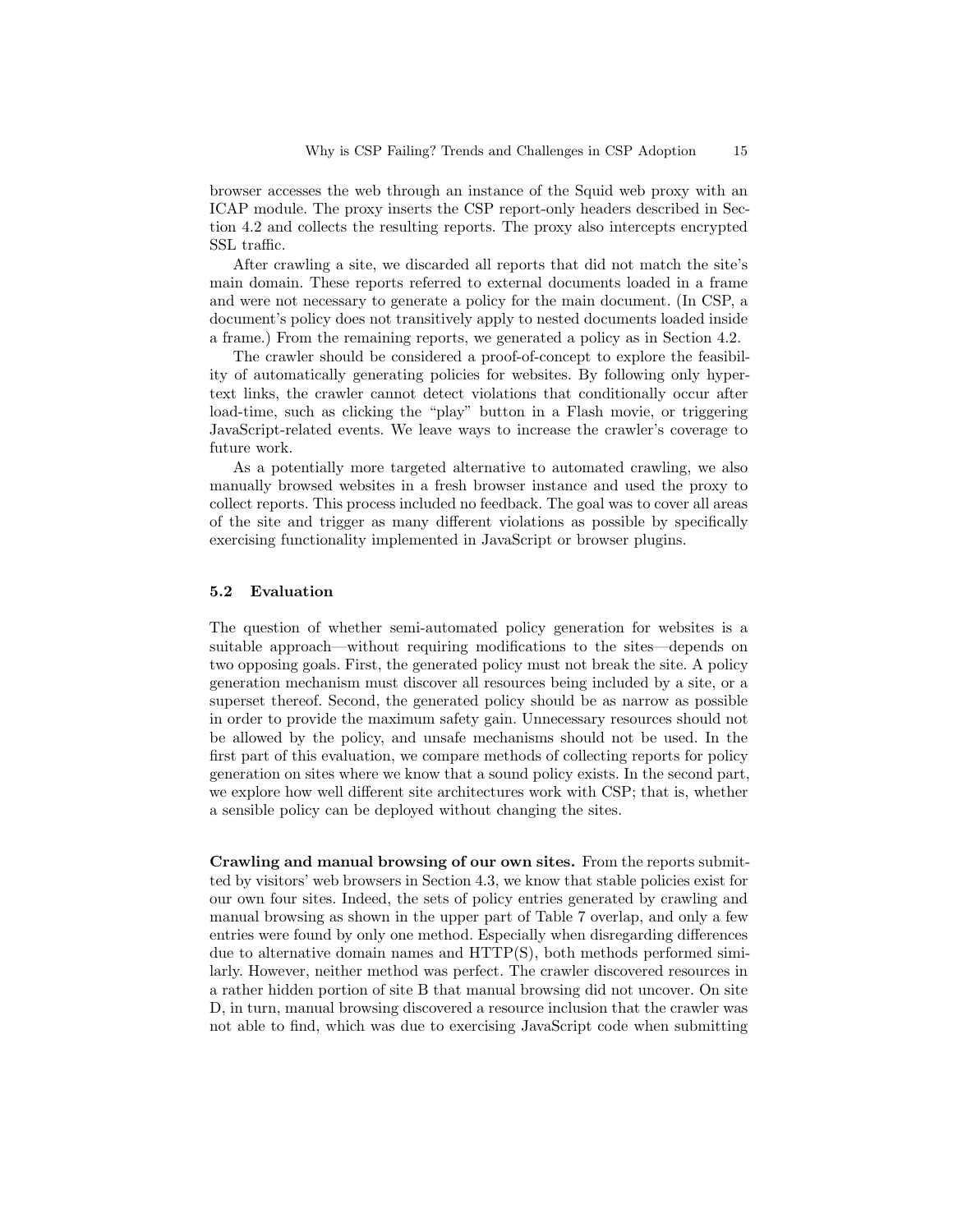<span id="page-15-0"></span>Table 7: Overlap between the sets of policy entries generated by the crawler, through manual browsing and from user-submitted reports. (In brackets, the number of common/different policy entries when disregarding alternative domain names or HTTP(S).) No method was fully reliable.

| Site                    | А        | В        | C      | D     |
|-------------------------|----------|----------|--------|-------|
| crawler only            | (0)      | 8(8)     | 0(0)   | 0(0)  |
| both                    | 3(3)     | 12(9)    | 12(10) | 8(7)  |
| manual only             | (0)      | 2(0)     | 1(0)   | 9(2)  |
| crawler only            | (0)<br>0 | 9(9)     | 0(0)   | 0(0)  |
| both                    | 3(3)     | 11(8)    | 12(10) | 8(7)  |
| valid user reports only | (0)<br>0 | 3(1)     | 26(3)  | 14(2) |
| manual only             | 0(0)     | 3(2)     | 0(0)   | 2(0)  |
| both                    | 3(3)     | 11(7)    | 13(10) | 15(9) |
| valid user reports only | (0)<br>0 | (2)<br>3 | 25(3)  | (0)   |

content to the site. The policy entries generated from valid user-submitted reports were always a strict superset of those derived from crawling and browsing (as shown in the lower two-thirds of the table), except for site B where we found that a technical mistake had prevented CSP headers from being sent to users in a small portion of the site. We conclude that the crawler and manual browsing techniques need more refinement before they can fully replace user-submitted reports. Since both techniques are complementary, combining them could prove useful to increase coverage.

**Crawling and manual browsing of CSP-enabled sites.** In order to compare our crawler-generated policies to real-world policies, we generated policies for large public websites that deployed CSP in enforcement mode. As a case study, we provide more detail for Facebook and GitHub.

Our crawl included the public portion of Facebook as well as authenticated sessions. The policy generated by the crawler was a subset of Facebook's actual policy. It listed the specific subdomains of Content Distribution Networks (CDNs) observed during the crawl, whereas Facebook whitelisted all CDN subdomains with a wildcard. Furthermore, while Facebook's policy restricted only script-src and connect-src, the crawler also generated entries for img-src, for instance. Both issues could cause unobserved (but legitimate) behavior to be blocked and illustrate that automatically generated policies are likely to require fine-tuning using domain knowledge before they can be deployed.

On GitHub, the crawler discovered all whitelisted resources of the original policy (which did not use any wildcards, and restricted only script-src, style-src, and object-src). The crawler generated additional entries that were not part of GitHub's policy. Upon manual verification, we found that some resources included in GitHub's blog were not loaded due to missing policy entries. This finding illustrates the importance of monitoring enforced policies when web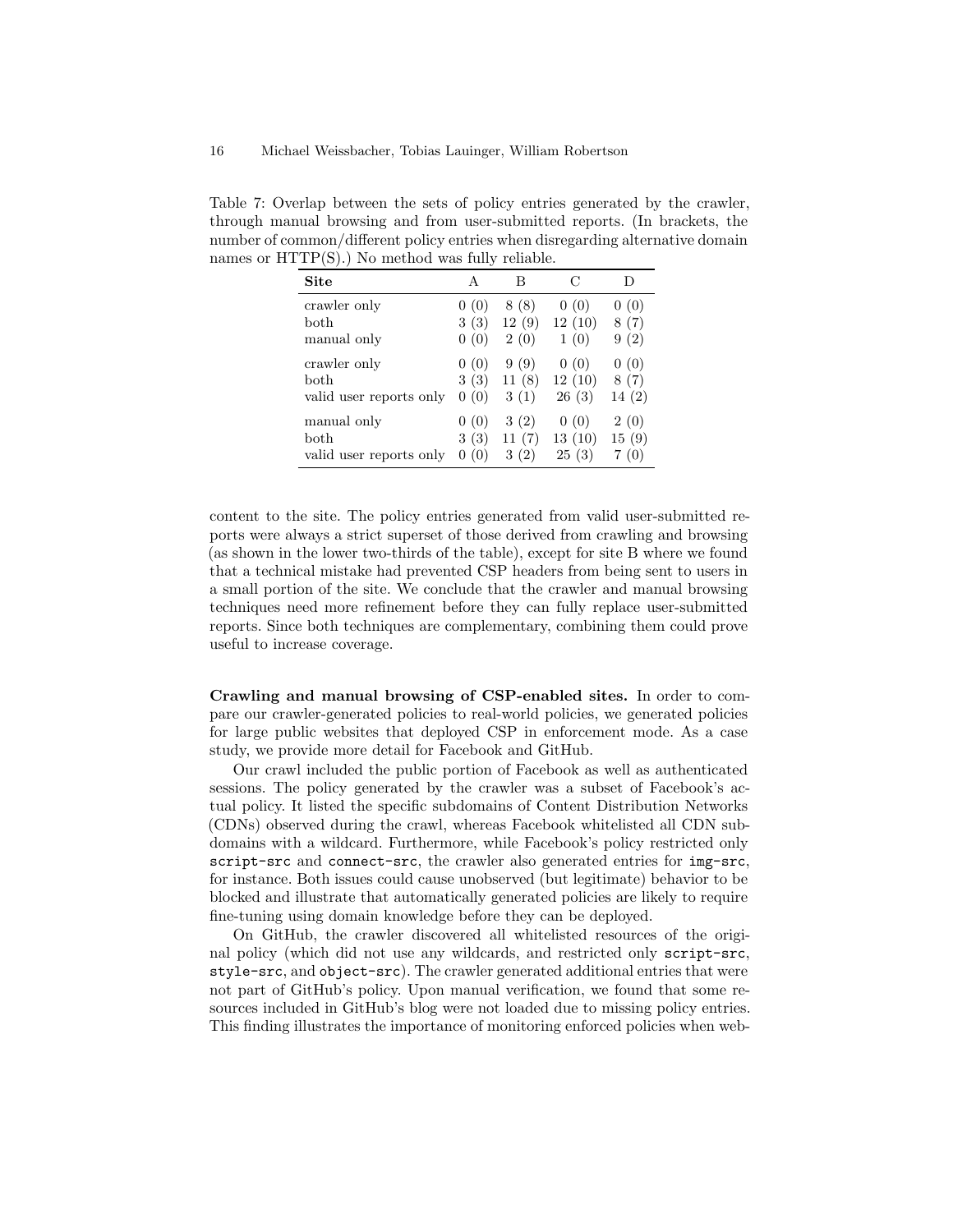sites evolve; regular crawls of a website could be a useful tool to help detect such changes.

**Influence of design choices on CSP.** Architectural features of a site can influence whether it is possible to deploy a meaningful policy without changing the site. Our crawls of Twitter, for instance, found a small, stable set of policy entries, while additional manual browsing discovered only one additional policy entry. Most of the resources were internal. Multimedia content included in tweets, for instance, was loaded from internal subdomains with constant names. Such an architecture makes it relatively convenient to deploy CSP without major changes. Indeed, Twitter used CSP in some subdirectories and subdomains.

Other sites such as Amazon, Google, and YouTube dynamically used explicitly named subdomains of CDNs such as mt*{*2,3*}*.google.com, similarly to Facebook. These subdomains appeared to be used for load balancing and could therefore be considered equivalent from a security point of view. Our crawler was not able to enumerate all these subdomains, but post-processing of the policy such as using a wildcard \*.google.com could address the issue. A drawback of this approach is that sites such as Amazon that use external CDNs would also be whitelisting other customers' subdomains. A cleaner approach would be to use static domain names at the web application layer and address load balancing transparently at lower layers, as appears to be done by Twitter.

In the examples above, it was possible to compensate for some degree of variability in the sites by broadening the generated policy because the variability was systematic. On certain types of sites such as blogs where users are allowed to include externally hosted content, this may not be possible. The policy used by GitHub shows a possible compromise in such situations: the site allowed images to be loaded from any source and restricted only more sensitive resource types such as scripts and plugins.

**Stability of policies.** A requirement to successfully deploy an enforceable policy is to predict at policy generation time the external resources that will be included when a page is rendered in a browser. A particularly unpredictable type of external content is advertising. The exact advertisement shown to a user is typically determined dynamically while the page is loading. Dynamic advertising can involve techniques such as Real-Time Bidding (RTB), where the opportunity to display an advertisement to a visitor is auctioned off in real-time, and further dynamic activity such as cookie matching between the host website and the winner of the auction. There are routinely tens to hundreds of potential bidders in RTB [[16\]](#page-21-12), each of whom represent a large number of actual advertisers.

In order to better understand how this dynamic activity can be reconciled with the more static requirements of CSP, we performed repeated crawls of two large websites with dynamic advertisements and counted how many new policy entries we discovered in each subsequent crawl (Table [8](#page-17-0)). Twitter, which we crawled as a control data point, remained stable and resulted in exactly the same policy in all crawls. On the BBC, the crawler discovered between 13 and 61 new policy entries in each of the follow-up crawls; the vast majority of them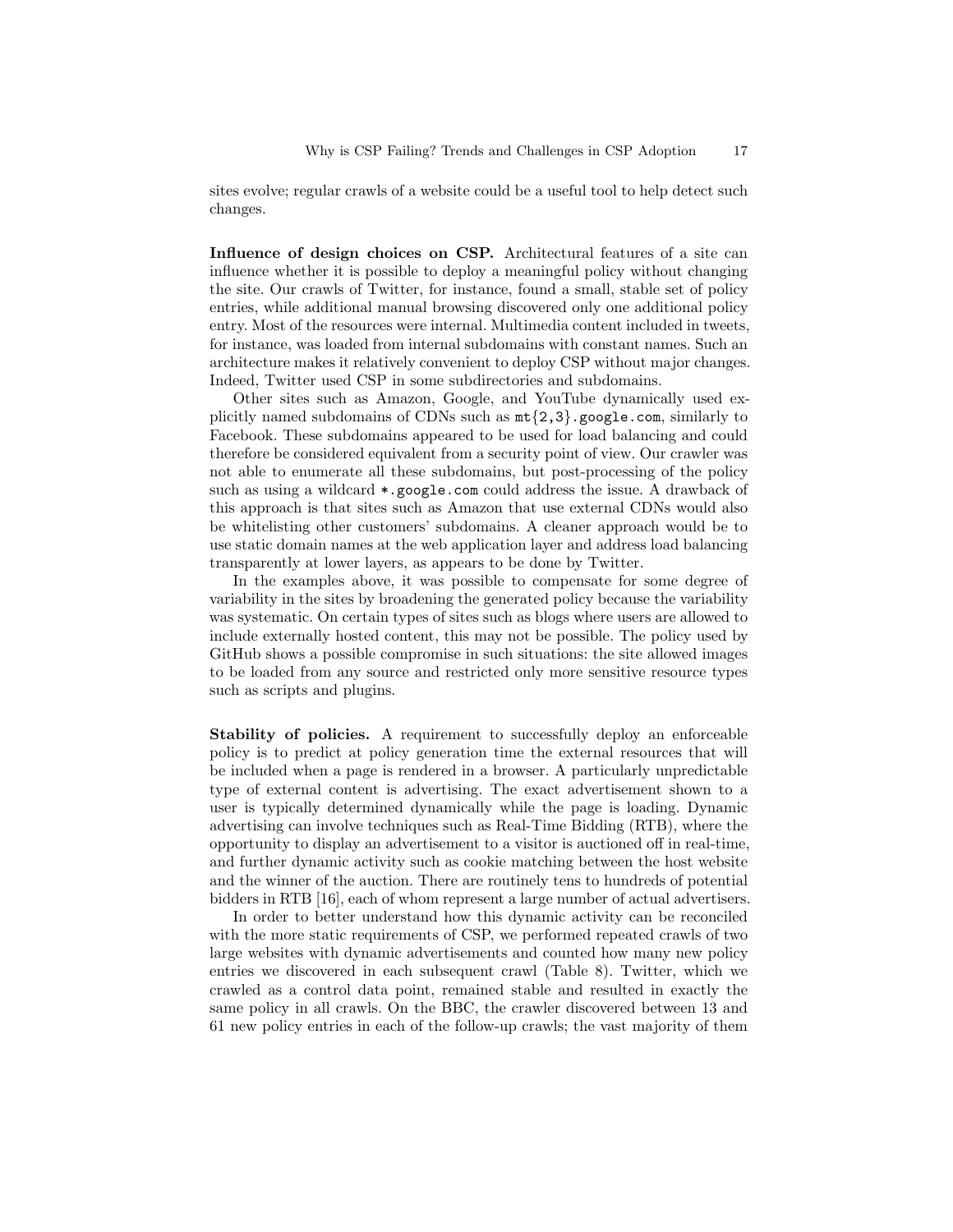<span id="page-17-0"></span>Table 8: Additional policy entries discovered in repeated crawls. The high variability due to advertising on the BBC precludes CSP from being used effectively. CNN's way of including advertisement results in a relatively stable (and enforceable) policy.

| Crawl number |     |                       | з    |          | 5    |
|--------------|-----|-----------------------|------|----------|------|
| <b>BBC</b>   |     | $285 +34 +61 +13 +53$ |      |          |      |
| <b>CNN</b>   | 116 | $+4$                  |      | $+2$ + 1 | $+1$ |
| Twitter      | 20  | $+0$                  | $+0$ |          |      |

were scripts or other content related to advertising. On CNN, the follow-up crawls discovered only between one and four new policy entries, and only one was unambiguously related to advertising. Since both sites displayed comparable types and amounts of advertisements, the differences must be due to the way advertising was implemented. Indeed, the BBC loaded all advertisement-related resources, including RTB scripts, tracking code, and the final image being displayed, directly into the body of the main document. It would be very challenging to deploy CSP in such a scenario because it seems unfeasible to proactively determine any resource that could potentially be loaded. In contrast, CNN isolated advertisements from the main document by loading them as a separate document displayed inside an embedded frame.

This decoupling significantly eases the deployment of CSP because the main document's policy does not transitively apply to the document inside the frame. In such a deployment, it would be possible to enforce a rather strict policy for the main document and a much more permissive policy for the embedded advertisement document (or none at all). The SOP as well as the HTML5 frame sandboxing mechanism can be used to ensure that untrustworthy scripts in the frame cannot access or modify the main document.

**Safety of policies.** To assess whether policies generated for a site represent any significant reduction in exposure to attacks, we checked whether the policies included "unsafe" CSP features—that is, inline script or style and calls to eval. Among our own sites that included JavaScript, only site B did not require eval privileges. Amazon, the BBC, CNN, Facebook, Google, the Huffington Post, and YouTube required all three privileges; Twitter needed inline script and style, and GitHub only inline style. These requirements may be due to code on the sites or in external libraries they include. Even though allowing inline script and eval reduces the effectiveness of CSP against XSS attacks, by restricting where external resources may be loaded from, CSP could still make it more difficult for attackers to include custom content such as images or to exfiltrate stolen data.

# **5.3 Conclusions**

Neither naïve crawling nor manual browsing alone are sufficient methods to generate a content security policy for a website. In our approach, a certain amount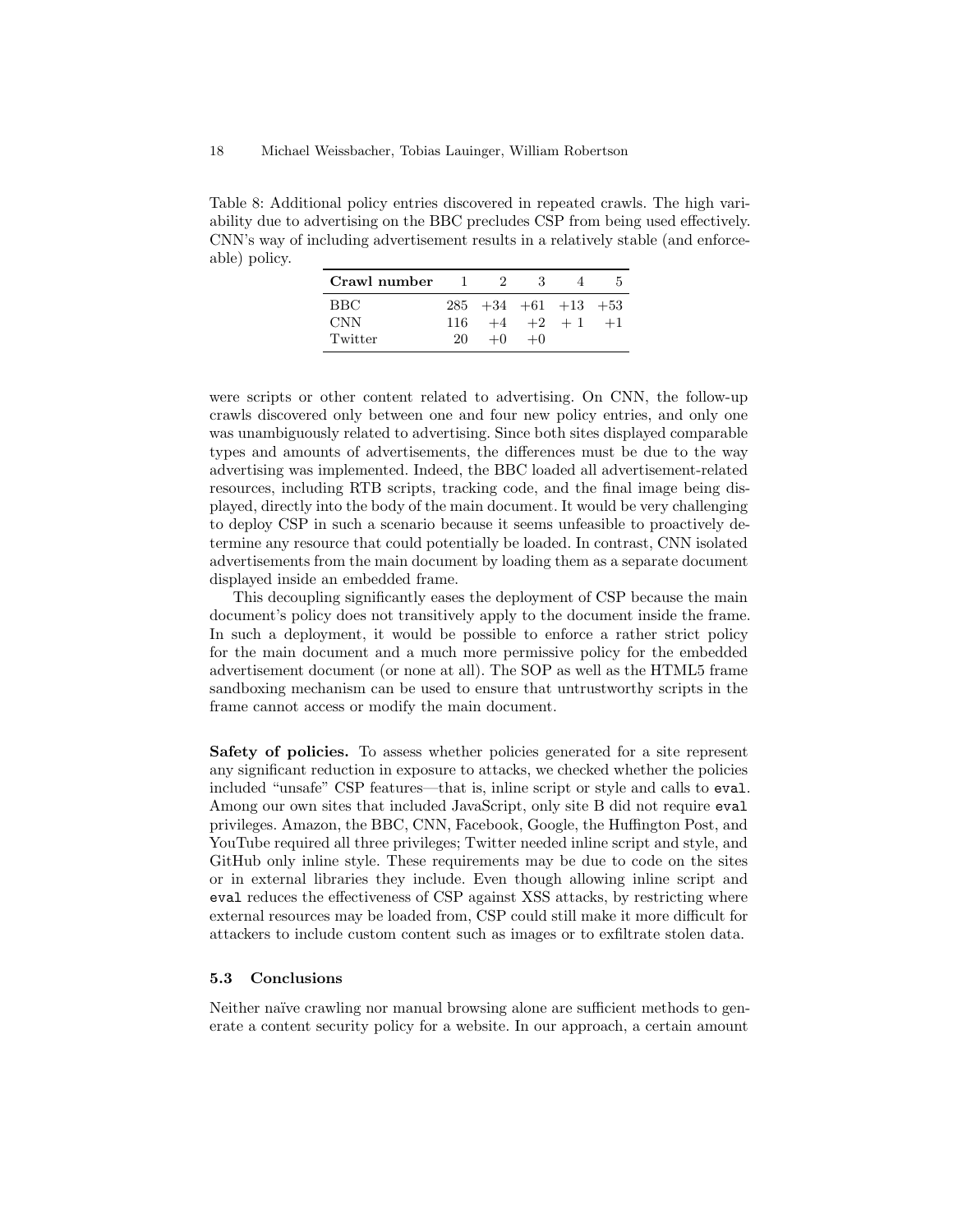of fine-tuning of generated policies is required for all but the simplest sites. Advanced crawling, or applying machine learning to the generated policies, could reduce the importance of manual tweaks. More complex sites may be able to use only a subset of CSP unless they adjust their architecture. Once a policy has been deployed, an additional challenge is to ensure that it is always up to date.

# **6 Discussion**

We saw that only few websites use CSP, and those that do use it do not leverage its full benefits. For this section, we reached out to security engineers behind larger CSP deployments and summarize key points. Furthermore, we suggest several ways in which CSP adoption could be improved.

### **6.1 Discussions with Security Engineers**

To understand implementation decisions behind real-world CSP deployments, we talked to security engineers responsible for three of the measured websites. Out of these sites, two were in the Alexa Top 200, and one in the Top 5,000. The websites used CSP in enforcement mode or report-only for testing. We summarize the key observations in an anonymized fashion.

**Websites prefer not to remove inline script.** While inline script can be completely removed from websites, this represents significant effort and can lead to more roundtrips when loading the page. Engineers hope to address this issue with the nonce and hash features of CSP draft version 1.1. Hash might be more promising because documents can be distributed over CDNs more easily, whereas for nonce a new document would need to be generated for each response.

**Risk of breaking functionality.** This was manifested by disabling CSP for browser versions with problematic CSP implementations, including Chrome and Firefox. A website that is secure but not usable can harm business more than occasional XSS. For the future, reliable implementations of CSP in browsers are anticipated.

**Enforcement over extensions is considered a bug.** CSP rule enforcement can break the functionality of browser extensions. A workaround is to whitelist popular sources. However, extensions could still be unintentionally restricted. A modification of browser implementations or the standard to not enforce rules over extensions could solve this.

### **6.2 Suggested Improvements**

We briefly summarize approaches that could help the adoption of CSP and increase its security benefits when deployed.

**Ads should be integrated into iframes instead of the main site.** Instead of whitelisting all possible ad networks or developing a mechanism for recursive policy adoption, ads should be moved into sandboxed iframes. This allows the main site to be protected with an effective policy, while the iframe can be more permissive, but isolated. Conflating both the site proper and ads in the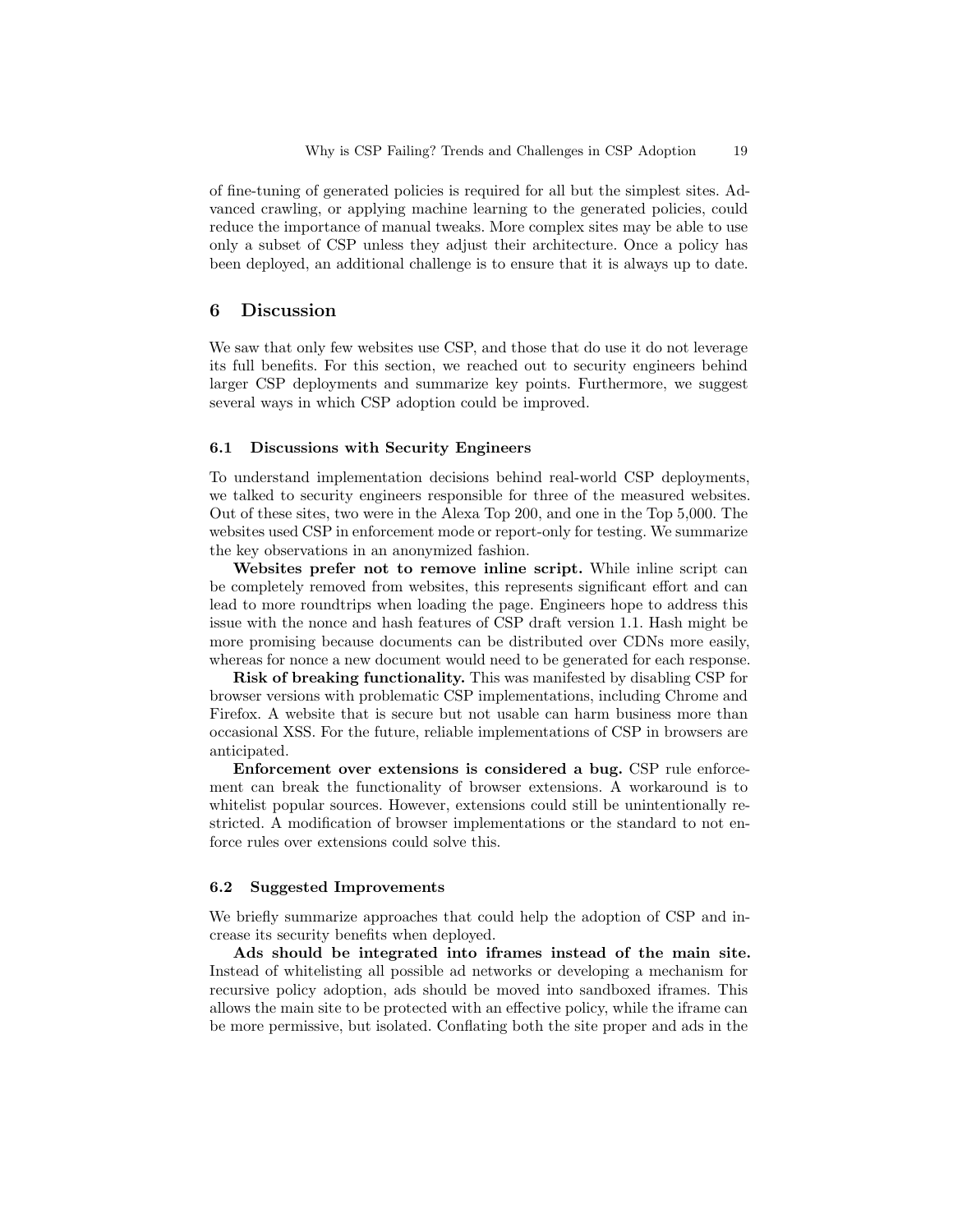same context is not necessary, since information required by ads can be passed via postMessage cross-window communication. However, while not widely available, alternatives such as Security Style Sheets [[14\]](#page-21-13) have been proposed that would allow for such separation without moving content to iframes.

**More web applications and frameworks should adopt CSP.** Introducing CSP to programs that are deployed widely can have a higher impact on the overall security of the web as compared to individual websites adopting CSP. As examples, phpMyAdmin and OwnCloud have adopted CSP, and Django can be configured with CSP. Most desirable would be the introduction of CSP to web frameworks, which could drastically improve adoption of CSP and the safety of the web.

**Browsers should not enforce CSP on extensions.** As discussed in Section [4,](#page-8-1) enforcing policies on browser extensions generates many unexpected reports for websites. Websites should not be forced to whitelist extensions since the number of extensions and third-party resources included by those extensions is theoretically unbounded and cannot be predicted by application developers. Furthermore, CSP in its current form is not an adequate mechanism for websites to block potentially undesired extensions and should not be used as such.

# **7 Related Work**

CSP was proposed by Stamm et al. [[19\]](#page-21-4), who provided the first implementation in the Firefox browser. Subsequently, CSP became a W3C standard [[6\]](#page-21-3) and was adopted by most major browsers. Other publications have addressed limitations of CSP and suggested extensions or modifications to the standard. For instance, Soel et al. [[18\]](#page-21-14) proposed an extension of CSP to address shortcomings in postMessage origin handling.

CSP was the first widely deployed browser policy framework to mitigate content injection attacks. However, it was not the first one to be suggested. SOMA (Same Origin Mutual Approval) [\[15](#page-21-15)] reduces the impact of XSS and CSRF by controlling information flows. Website operators need to approve content sources in a manifest file, as well as content providers need to approve websites to include their content. BEEP [[11\]](#page-21-2) can prevent XSS attacks with a whitelist approach for JavaScript and a DOM sandbox for possibly malicious user content. Script tags are whitelisted by hash, a feature that is also proposed in the 1.1 draft of CSP. BLUEPRINT [\[20](#page-21-16)] enforces restrictions on the document parse tree in the browser. Web application server components make parsing decisions and transport the DOM structure to the client. By enforcing a consistent document structure, misuse of browser rendering quirks is eliminated. CONSCRIPT [[12\]](#page-21-1) supports a variety of policies for JavaScript enforcement, which can be generated automatically. Static policy generation is supported for  $Script\#$ , a Microsoft tool that generates JavaScript from C# code, as well as a dynamic training mode for other platforms. Weinberger et al. [[21\]](#page-21-17) performed an evaluation of browser-side policy enforcement systems. They concluded that security policies for HTML should be a central mechanism for preventing content injection attacks, but need more research to become effective. We performed the first study on CSP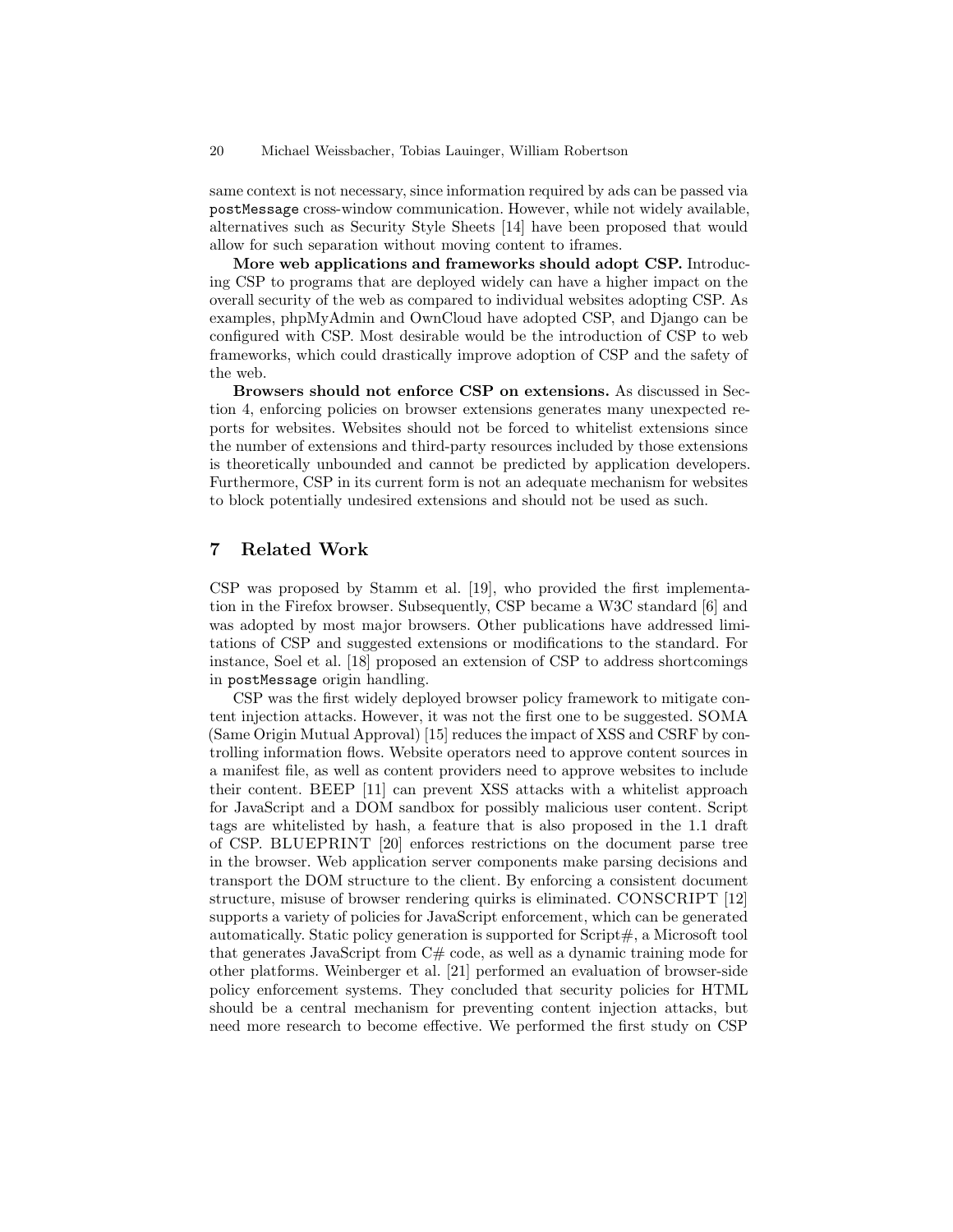adoption in the wild, analyzing how usage has evolved in the past year on the most popular websites. Also, we investigate how report-only mode can be used to devise policies, and whether those are effective.

Currently, inline scripts are as popular with websites as they are bad for the effectiveness of CSP to prevent XSS. Bugzilla and HotCRP required substantial changes to support CSP [\[21](#page-21-17)], while addons*.*[mozilla](addons.mozilla.org)*.*org required an effort of several hours [[19\]](#page-21-4). Previous work performed automatic rewriting of .NET applications to better support CSP [[10\]](#page-21-18). Recent changes to the CSP draft, such as nonce and hash whitelisting of scripts, represent an approach that relieves developers of removing inline scripts while allowing for control over code. Trust relationships in external script sources have been analyzed by Nikiforakis et al. [[13\]](#page-21-19). 88% of the Alexa Top 10K most visited websites included scripts from remote sources, and the most popular single library was included from 68% of the sites. An outlook on the possible future of web vulnerabilities has been summarized by Zalewski [[8](#page-21-5)]. While CSP addresses a wide range of vulnerabilities, it can not prevent out-of-order execution of scripts, code reuse through JSONP interfaces, and others.

# **8 Conclusion**

In this paper, we have presented the results of a long-term study on CSP as it is deployed on the web. We have found that CSP adoption significantly lags other web security mechanisms, and that even when it has been adopted by a site, it is often deployed in a way that negates its theoretical benefits for preventing content injection and data exfiltration attacks.

In addition, by enabling CSP at four sites, we observed that it is difficult for third parties to deploy CSP, either through incremental deployment using reportonly mode or through web application crawling to semi-automatically generate policies.

CSP clearly holds great promise as a web security standard, but we can only conclude that it is difficult for most sites to deploy it to its full potential in its current form. It is our hope that the improvements we suggest here, as well as upcoming features of the 1.1 draft, will allow site operators and developers to make effective use of content security policies and result in a safer web ecosystem.

# **Acknowledgements**

This work was supported by the Office of Naval Research (ONR) under grant N00014-12-1-0165. We would like to thank our shepherd Anil Somayaji and the anonymous reviewers for their helpful comments. Furthermore, we thank Collin Mulliner and Clemens Kolbitsch for their help in data collection.

# **References**

<span id="page-20-0"></span>1. DNS Prefetching - The Chromium Projects, http://www*.*chromium*.*[org/developer](http://www.chromium.org/developers/design-documents/dns-prefetching) [s/design-documents/dns-prefetching](http://www.chromium.org/developers/design-documents/dns-prefetching)